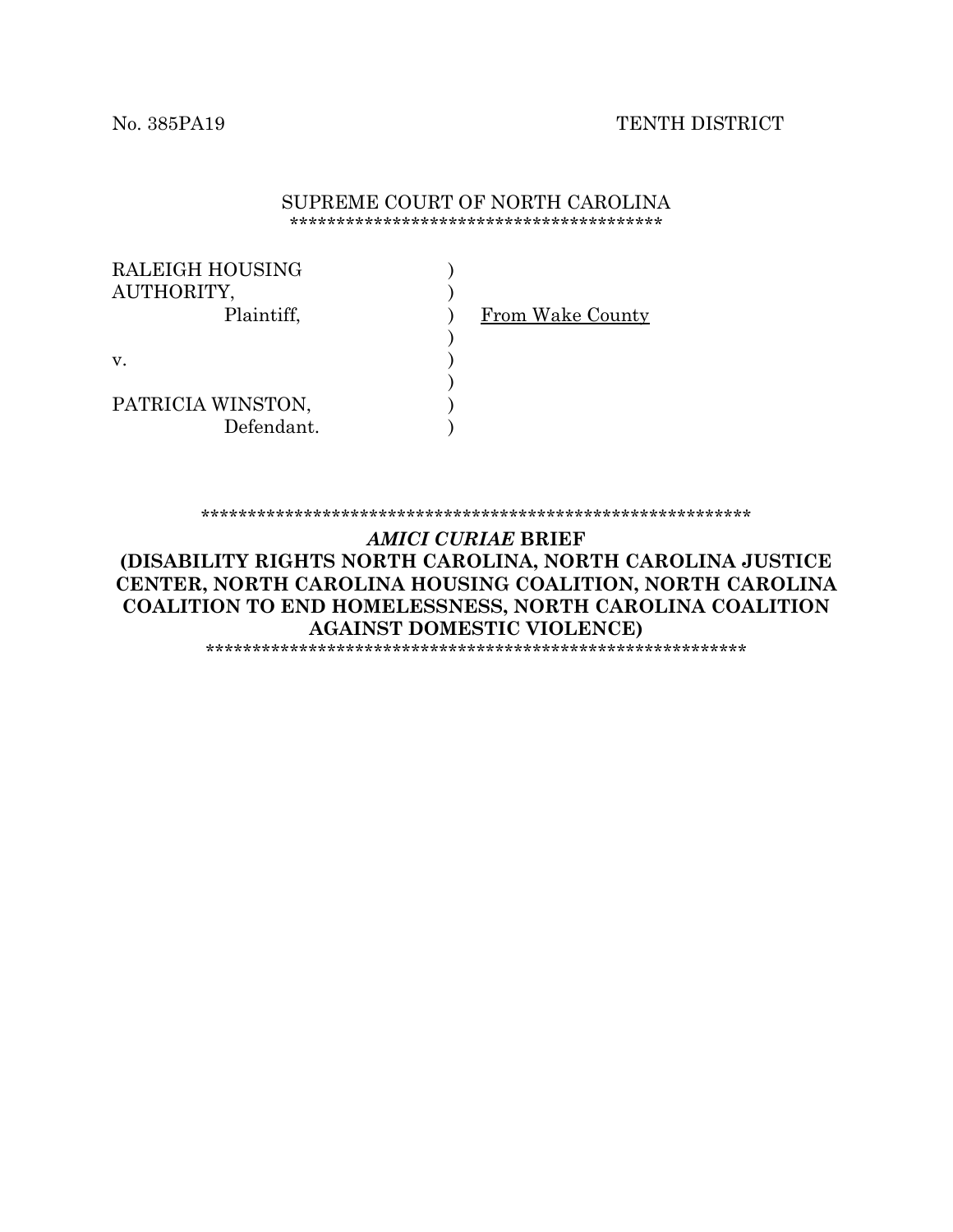## **INDEX**

| Elevating Anonymous Complaints to Factual<br>I.<br>Evidence Under the Business Records Exception Violates<br>Due Process and Disempowers Marginalized Tenants 2 |
|-----------------------------------------------------------------------------------------------------------------------------------------------------------------|
| RHA's Failure to Comply with VAWA is Fatal to the<br>П.                                                                                                         |
| III. Failure to Provide Notice of the Specific Conduct or<br>Incident at Issue Undermines Crucial Tenant Protections                                            |
| IV. The Unjust Impact of Evictions on Marginalized                                                                                                              |
|                                                                                                                                                                 |
|                                                                                                                                                                 |
|                                                                                                                                                                 |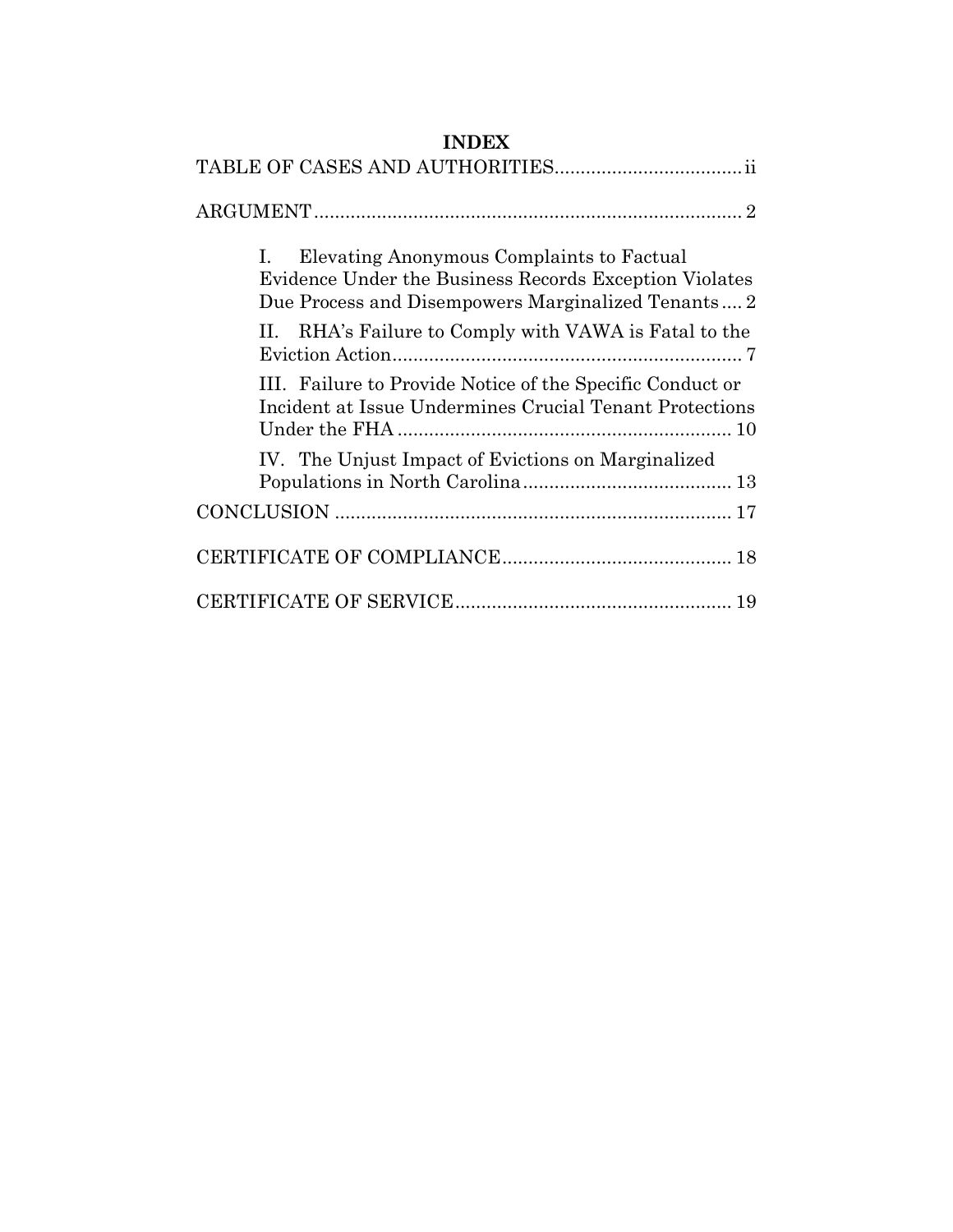## **TABLE OF CASES AND AUTHORITIES**

## <span id="page-2-0"></span>**Cases**

*Caulder v. Durham Hous. Auth.*, 433 F.2d 998 (4th Cir. 1970)..2,

10, 16

| DHI Cherry Glen Associates, L.P. v. Gutierrez, 259 Cal. Rptr. 3d  |
|-------------------------------------------------------------------|
|                                                                   |
| Escalera v. New York City Hous. Auth., 425 F.2d 853 (2nd Cir.     |
|                                                                   |
|                                                                   |
|                                                                   |
|                                                                   |
| Johnson v. Palumbo, 60 N.Y.S.3d 47 (N.Y. App. Div. 2017) 16       |
| Joy v. Daniels, 479 F.2d 1236 (4th Cir. 1973)  16                 |
| Lincoln Terrace Assocs., Ltd. v. Kelly, 635 S.E.2d 434 (2006)  10 |
| Maxton Hous. Auth. v. McLean, 313 N.C. 277 (1985)  5, 11          |
| People Helpers, Inc. v. City of Richmond, 789 F. Supp. 725 (E.D.  |
|                                                                   |
| Radecki v. Joura, 114 F.3d 115 (8th Cir. 1997) 12                 |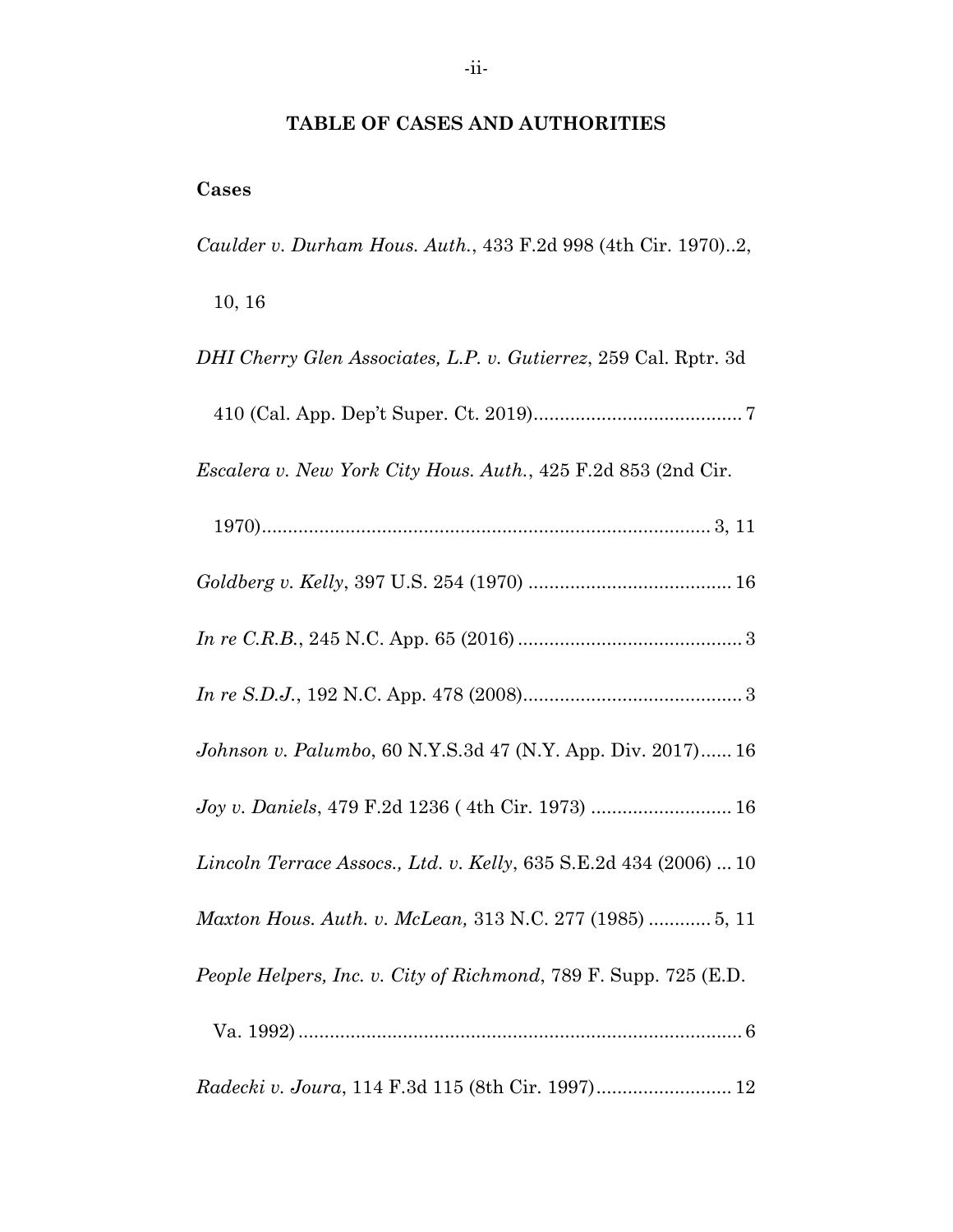Raleigh Hous. Auth. v. Winston, 833 S.E.2d 234 (N.C. Ct. App.

2019), review allowed, writ allowed, 840 S.E.2d 783 (N.C.

|--|--|--|--|--|

Thorpe v. Hous. Auth. Of Durham, 393 U.S. 268 (1969)............ 16

Timber Ridge v. Caldwell, 672 S.E.2d 735 (2009)..................... 10

United States v. Calif. Mobile Home Park Mgmt. Co., 29 F.3d

#### **Statutes**

## **Regulations**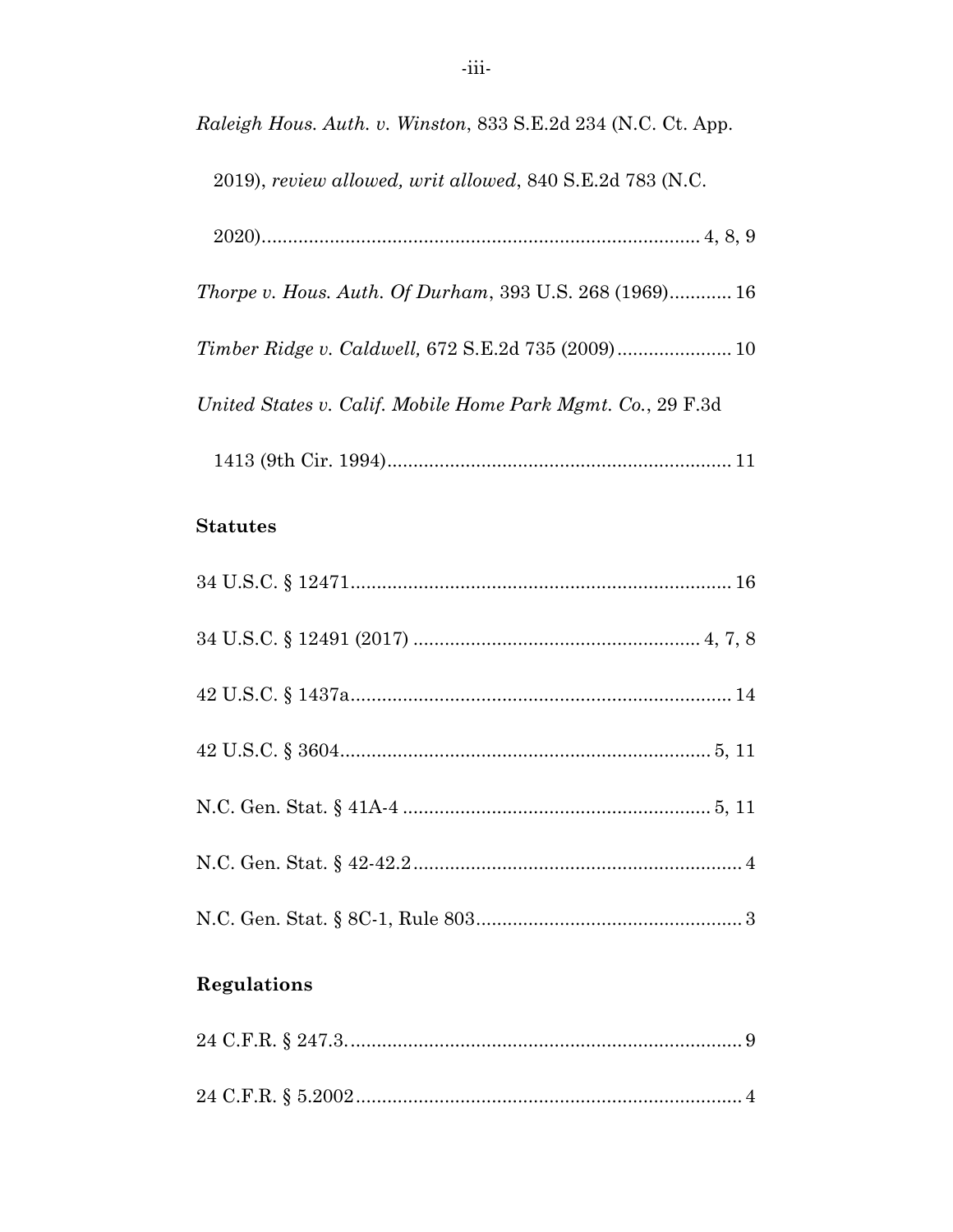| <b>Other Authorities</b>                                       |
|----------------------------------------------------------------|
| 28 June, 2019 Consent Decree ("Consent Decree"), E.D.N.C. No   |
| 5:18-CV-429-LF, McCullers v. Housing Auth. of the City of      |
|                                                                |
| Andrew Scherer, Why People Who Face Losing Their Homes in      |
| Legal Proceedings Must Have a Right to Counsel, 3 CARDOZO      |
|                                                                |
| Bos. Bar Ass'n Task Force on the Civil Right to Counsel, The   |
| Importance of Representation in Eviction Cases and             |
| Homelessness Prevention, Appendix A 1-3 (Mar. 2012)  15        |
| Chester Hartman & David Robinson, Evictions: The Hidden        |
| <i>Housing Problem, 14 HOUSING POL'Y DEBATE 461 (2003)  16</i> |
| Civil Issue Filings/Order Results for FY 2017-2018, FY 2018-   |
|                                                                |
| Eviction Rankings, Eviction Lab at Princeton University 13     |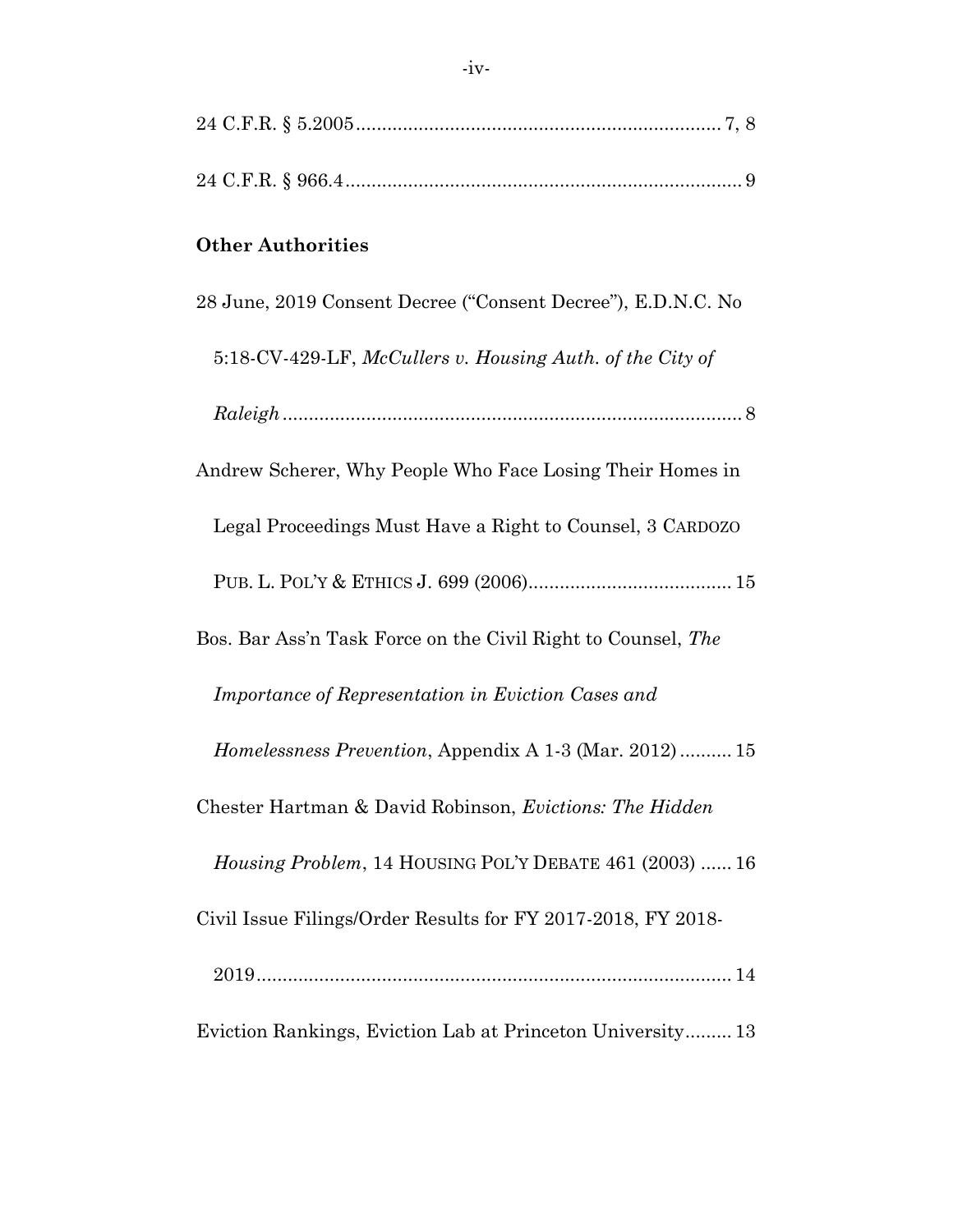| FY 2020 Fair Market Rent Documentation System, HUD USER         |  |
|-----------------------------------------------------------------|--|
|                                                                 |  |
| Gerald S. Dickinson, Towards A New Eviction Jurisprudence, 23   |  |
|                                                                 |  |
|                                                                 |  |
| Lauren Brasil, Shut Out of Housing: Legal Protections for       |  |
| Domestic Violence Survivors, Fair Housing Project, Legal Aid    |  |
|                                                                 |  |
| Legal Aid of North Carolina, Fair Housing Project, The State of |  |
|                                                                 |  |
| Matthew Desmond, Evicted: Poverty and Profit in the American    |  |
|                                                                 |  |
| Matthew Desmond, Eviction and the Reproduction of Urban         |  |
|                                                                 |  |
| Meghan P. Carter, How Evictions from Subsidized Housing         |  |
| Routinely Violate the Rights of Persons with Mental Illness, 5  |  |
|                                                                 |  |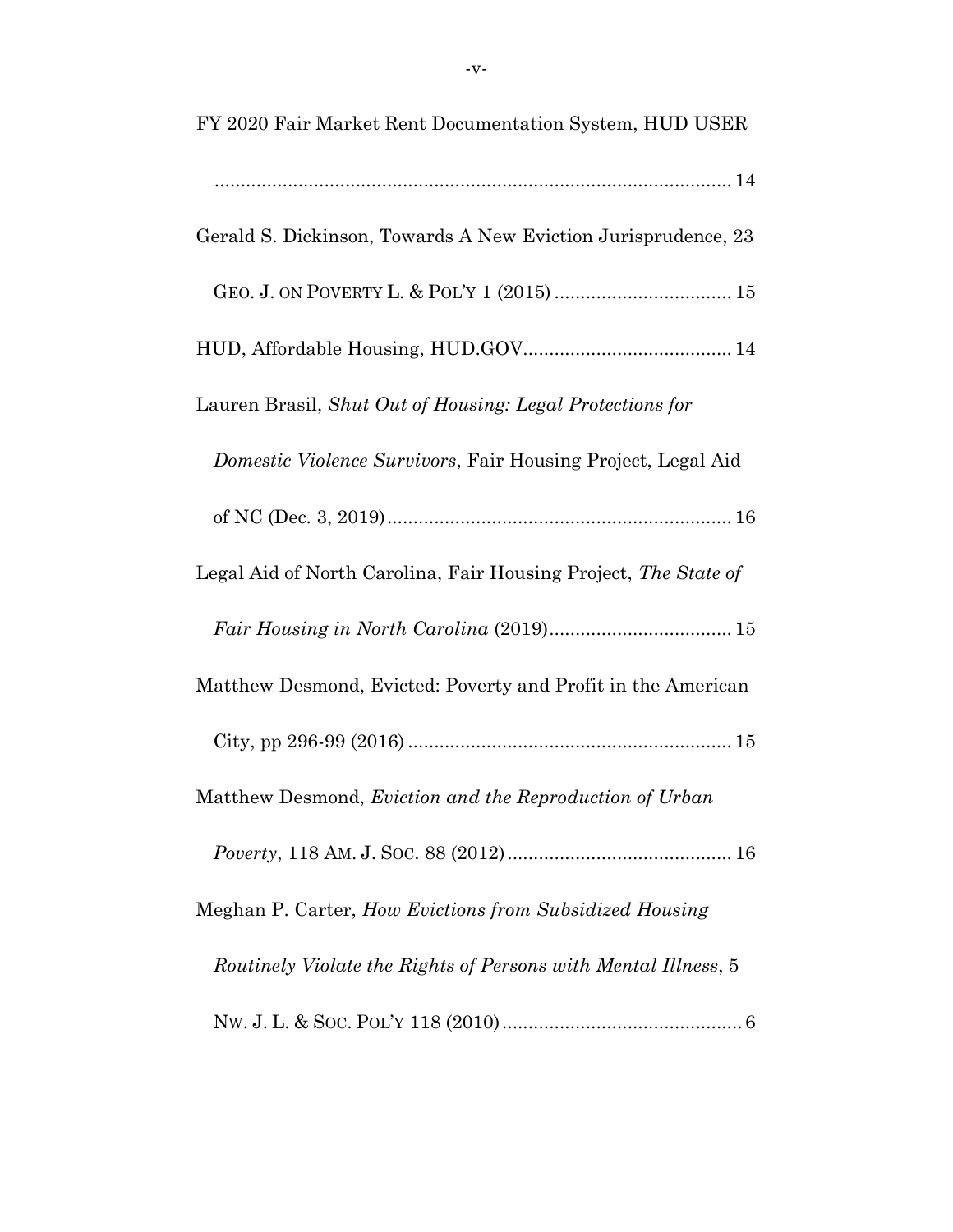| National Low Income Housing Coalition, Housing Needs by      |
|--------------------------------------------------------------|
|                                                              |
| Rasheedah Phillips, Addressing Barriers to Housing For Women |
| Survivors of Domestic Violence & Sexual Assault, 24 TEMP.    |
|                                                              |
| Robert G. Schwemm, Neighbor-on-Neighbor Harassment: Does     |
| the Fair Housing Act Make a Federal Case Out of It?, 61 CASE |
|                                                              |
|                                                              |
| The Eviction Lab at Princeton University, Understanding      |
|                                                              |
| U.S. Dep't of Housing and Urban Dev., Violence Against Women |
| Reauthorization Act of 2013 Guidance, 7.2 (May 19, 2017)  9  |
| U.S. Dep't of Housing and Urban Development, Public Housing  |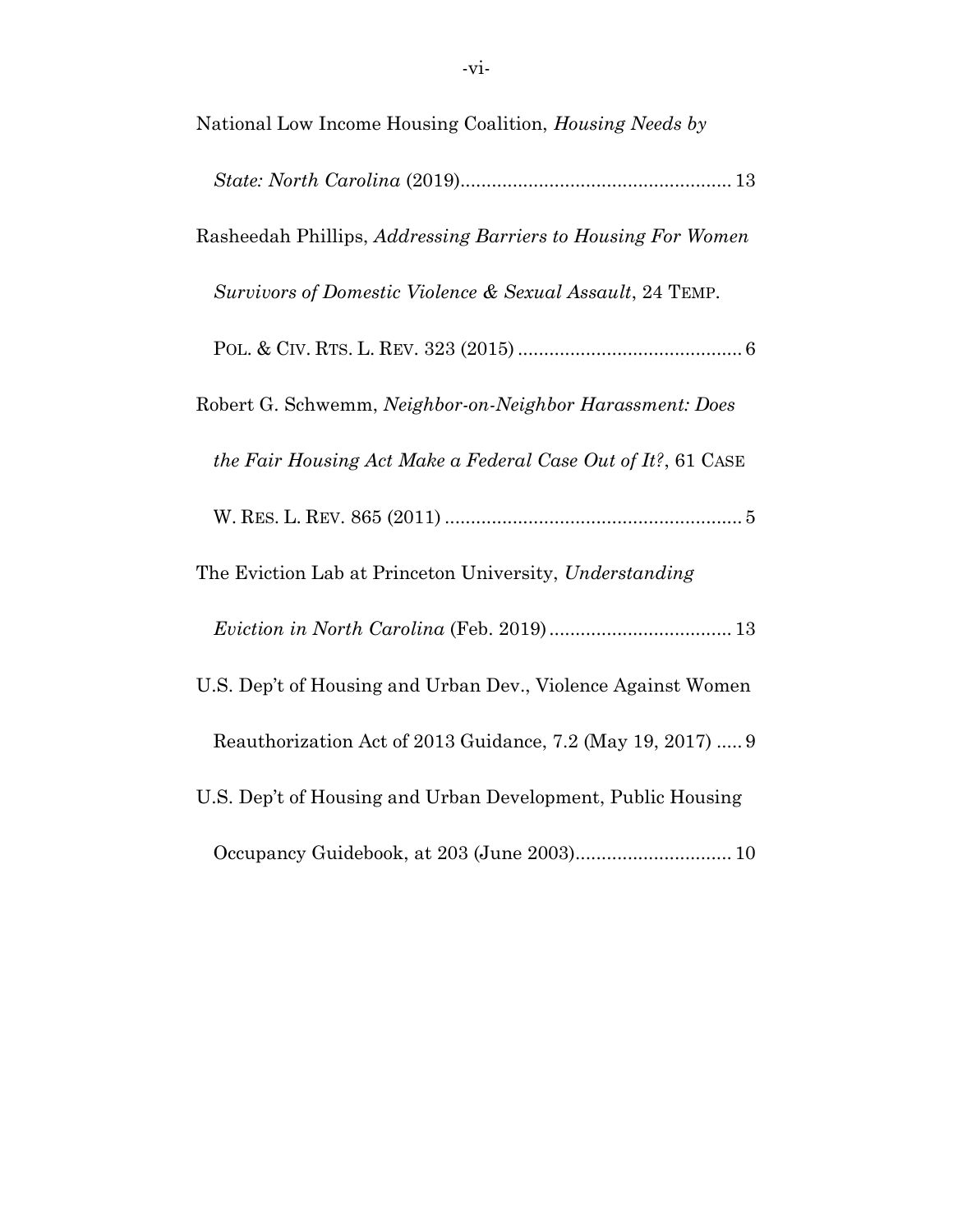#### No. 385PA19 TENTH DISTRICT

| SUPREME COURT OF NORTH CAROLINA |  |
|---------------------------------|--|
|                                 |  |

| RALEIGH HOUSING<br>AUTHORITY,<br>Plaintiff, | From Wake County |
|---------------------------------------------|------------------|
|                                             |                  |
| V.                                          |                  |
|                                             |                  |
| PATRICIA WINSTON,                           |                  |
| Defendant.                                  |                  |

#### \*\*\*\*\*\*\*\*\*\*\*\*\*\*\*\*\*\*\*\*\*\*\*\*\*\*\*\*\*\*\*\*\*\*\*\*\*\*\*\*\*\*\*\*\*\*\*\*\*\*\*\*\*\*\*\*\*\*\*

#### *AMICI CURIAE* **BRIEF (DISABILITY RIGHTS NORTH CAROLINA, NORTH CAROLINA JUSTICE CENTER, NORTH CAROLINA HOUSING COALITION, NORTH CAROLINA COALITION TO END HOMELESSNESS, NORTH CAROLINA COALITION AGAINST DOMESTIC VIOLENCE)**

\*\*\*\*\*\*\*\*\*\*\*\*\*\*\*\*\*\*\*\*\*\*\*\*\*\*\*\*\*\*\*\*\*\*\*\*\*\*\*\*\*\*\*\*\*\*\*\*\*\*\*\*\*\*\*\*\*\*

Pursuant to Rule 28(i) of the North Carolina Rules of Appellate Procedure, Disability Rights North Carolina, the North Carolina Justice Center, North Carolina Housing Coalition, North Carolina Coalition to End Homelessness, and the North Carolina Coalition Against Domestic Violence submit this brief as *amici curiae* in support of Defendant. <sup>1</sup> The decision of the Court of Appeals – that landlords may (1) evict tenants without providing notice of the specific alleged conduct resulting in eviction other than referencing general lease provisions; and (2) use anonymous hearsay statements as grounds for eviction – contravenes federal

<sup>1</sup>Pursuant to Rule 28(i)(2), no one other than the *amici* and their members either directly or indirectly wrote this brief or contributed money to its preparation.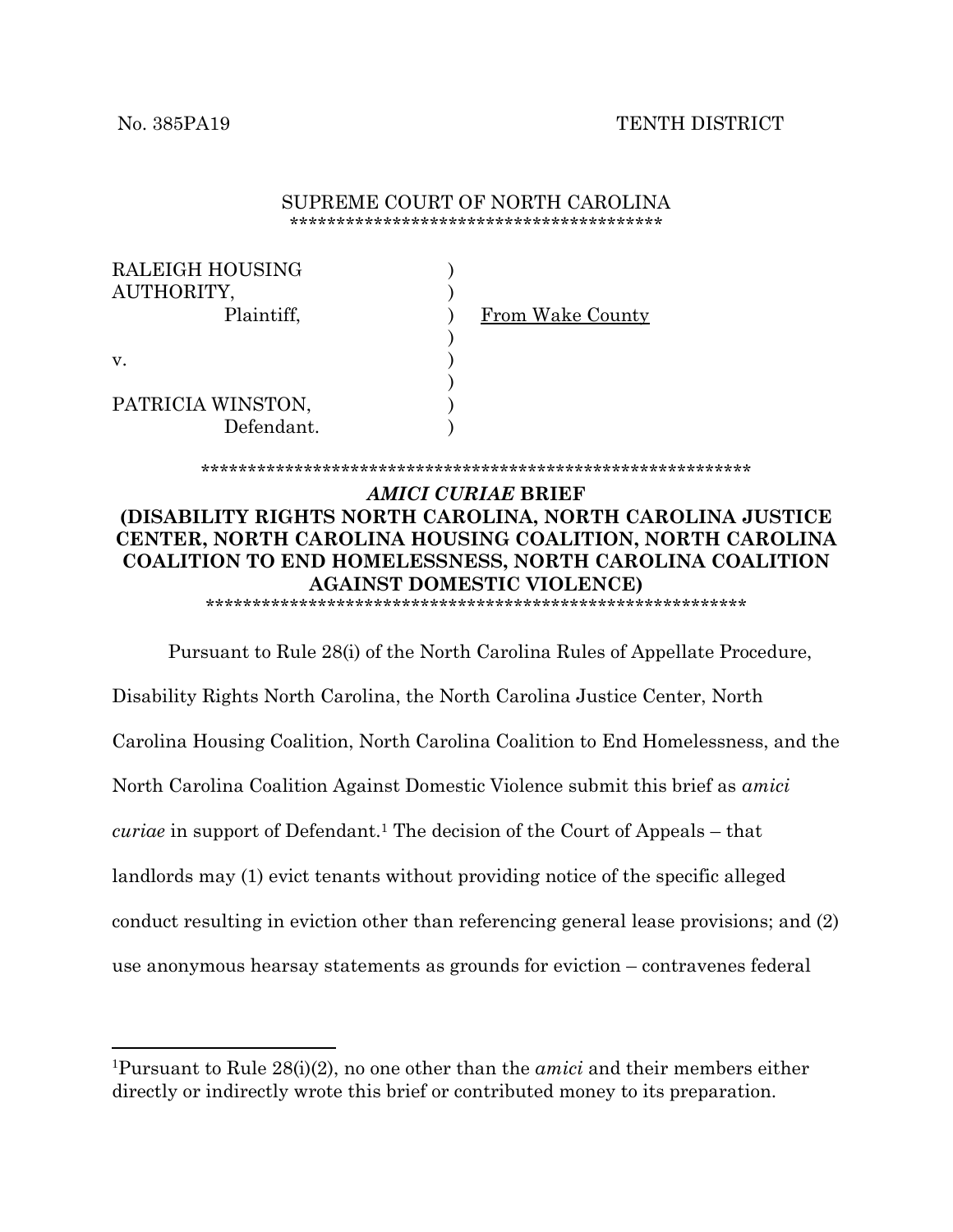law and denies tenants their constitutional right to due process. The decision will impact thousands of low-income families in North Carolina who rely on federally subsidized housing and who, after this decision, are vulnerable to eviction on mere pretext. To preserve those tenants' constitutional rights, this Court should reverse the decision below.

#### **ARGUMENT**

<span id="page-8-0"></span>This case presents an important opportunity for the Court to uphold key due process protections for vulnerable tenants. Specifically, this Court should reiterate (1) that the business record exception does not allow anonymous hearsay complaints to be raised to the status of factual evidence; (2) that antidiscrimination laws are circumvented when landlords accept anonymous complaints as the basis for an eviction; and (3) that landlords must detail the specific conduct upon which an eviction action is based; otherwise notice requirements are meaningless.

# <span id="page-8-1"></span>**I. Elevating Anonymous Complaints to Factual Evidence Under the Business Records Exception Violates Due Process and Disempowers Marginalized Tenants**

Due process for tenants in eviction proceedings requires the opportunity for the tenant to confront and cross-examine adverse witnesses. *Caulder v. Durham Hous. Auth.*, 433 F.2d 998, 1004 (4th Cir. 1970). Elevating anonymous complaints made to housing providers to "business record" status, admissible as a hearsay exception, denies tenants the opportunity to cross-examine the individuals who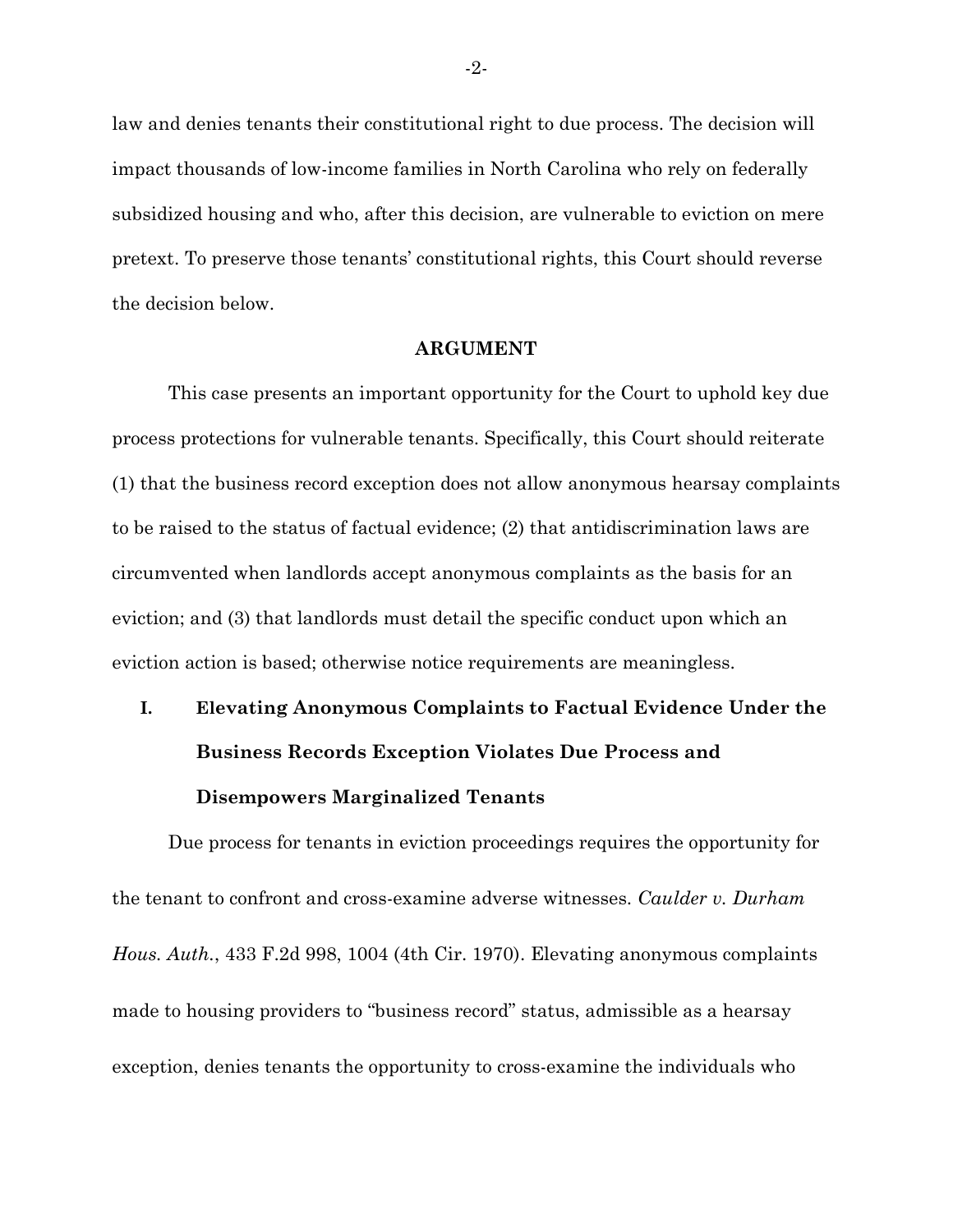make complaints against them. *See Escalera v. New York City Hous. Auth.*, 425 F.2d 853, 862 (2nd Cir. 1970) ("[D]enying the tenant the opportunity to confront and cross-examine persons who supplied information … upon which [Housing Authority] action is grounded is improper.").

The business records exception to the hearsay rule allows the court to admit into evidence records kept in the normal course of business under certain proscribed circumstances. N.C. Gen. Stat. § 8C-1, Rule 803(6).

For the business records exception to apply, the record must be made by a person with knowledge and the record must be: "(i) kept in the course of a regularly conducted business activity *and* (ii) it was the regular practice *of that business activity to make the [record].*" N.C. Gen. Stat. § 8C-1, Rule 803(6) (emphasis added). Further, business records are only admissible "when a proper foundation … is laid by the testimony of a witness who is familiar with the … records and the methods under which they were made so as to satisfy the court that the methods, *the sources of information*, and the time of preparation render such evidence trustworthy." *In re C.R.B.*, 245 N.C. App. 65, 70 (2016) (citing *In re S.D.J.*, 192 N.C. App. 478, 482 (2008)) (emphasis added). Anonymous, uninvestigated complaints do not meet this standard.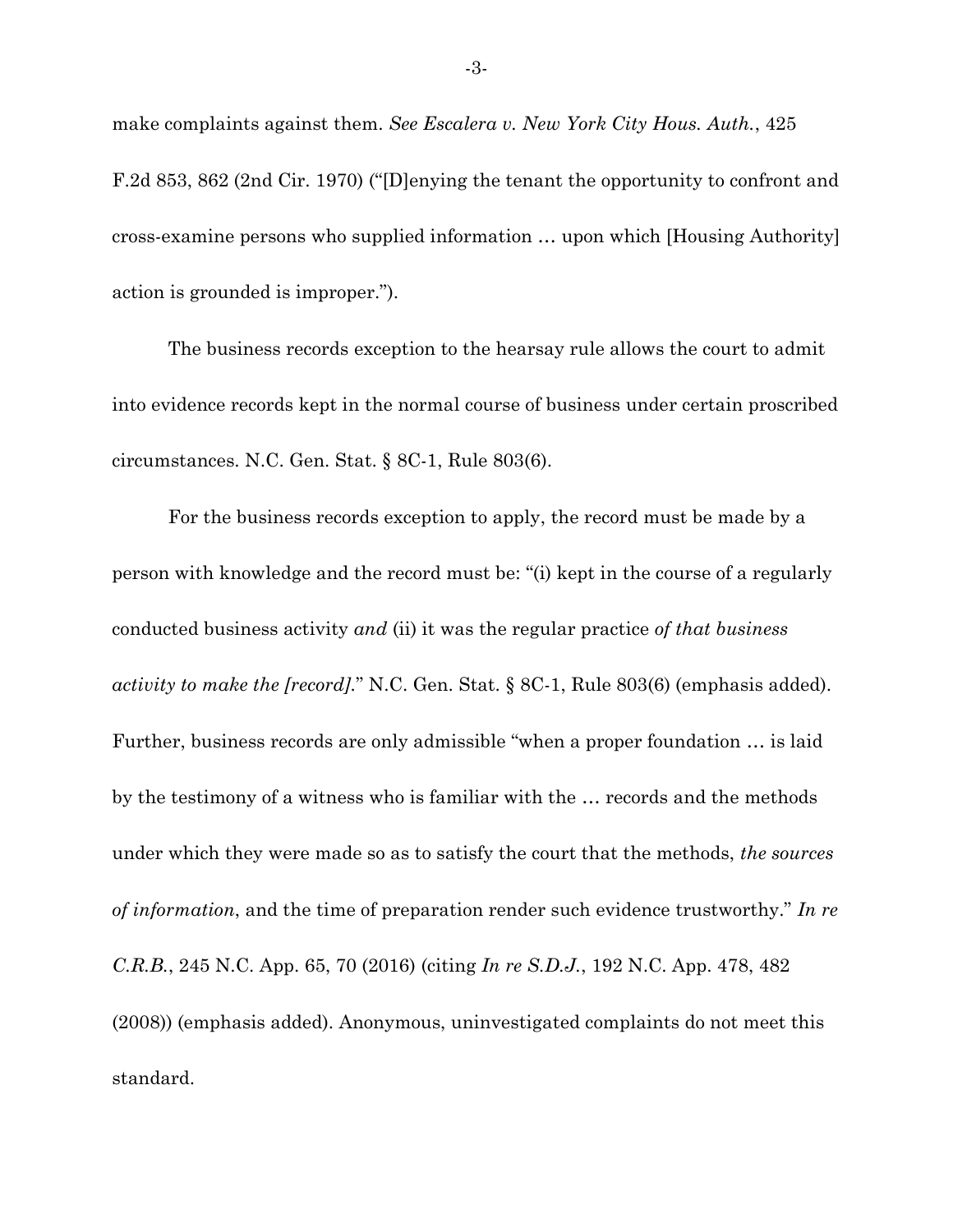The lower courts did not determine the reliability of the anonymous complaints in this case, nor whether the Raleigh Housing Authority (RHA) appropriately investigated the trustworthiness of the complaints. Instead, the Court of Appeals erroneously determined that "Plaintiff kept records of such complaints submitted by its tenants in the course of Plaintiff's regularly conducted business activity" and therefore they were admissible as evidence. *Raleigh Hous. Auth. v. Winston*, 833 S.E.2d 234, 239, n. 3 (N.C. Ct. App. 2019), *review allowed, writ allowed*, 840 S.E.2d 783 (N.C. 2020).

Moreover, the Court of Appeals' expansion of the exception creates the conditions for landlords to violate the rights of tenants protected by two critical federal laws: the Violence Against Women Act and the Fair Housing Act.

The Violence Against Women Act (VAWA), 34 U.S.C. § 12491 (2017), prohibits terminating assistance to tenants that have been victims of actual or threatened domestic violence based on their status or based on lease violations related to their status. 24 C.F.R. § 5.2002. North Carolina law similarly prohibits a landlord from taking adverse action against a tenant based on the tenant's status as a victim of domestic violence. N.C. Gen. Stat. § 42-42.2. The federal Fair Housing Act (FHA) prohibits adverse actions against tenants based on their disabilities, and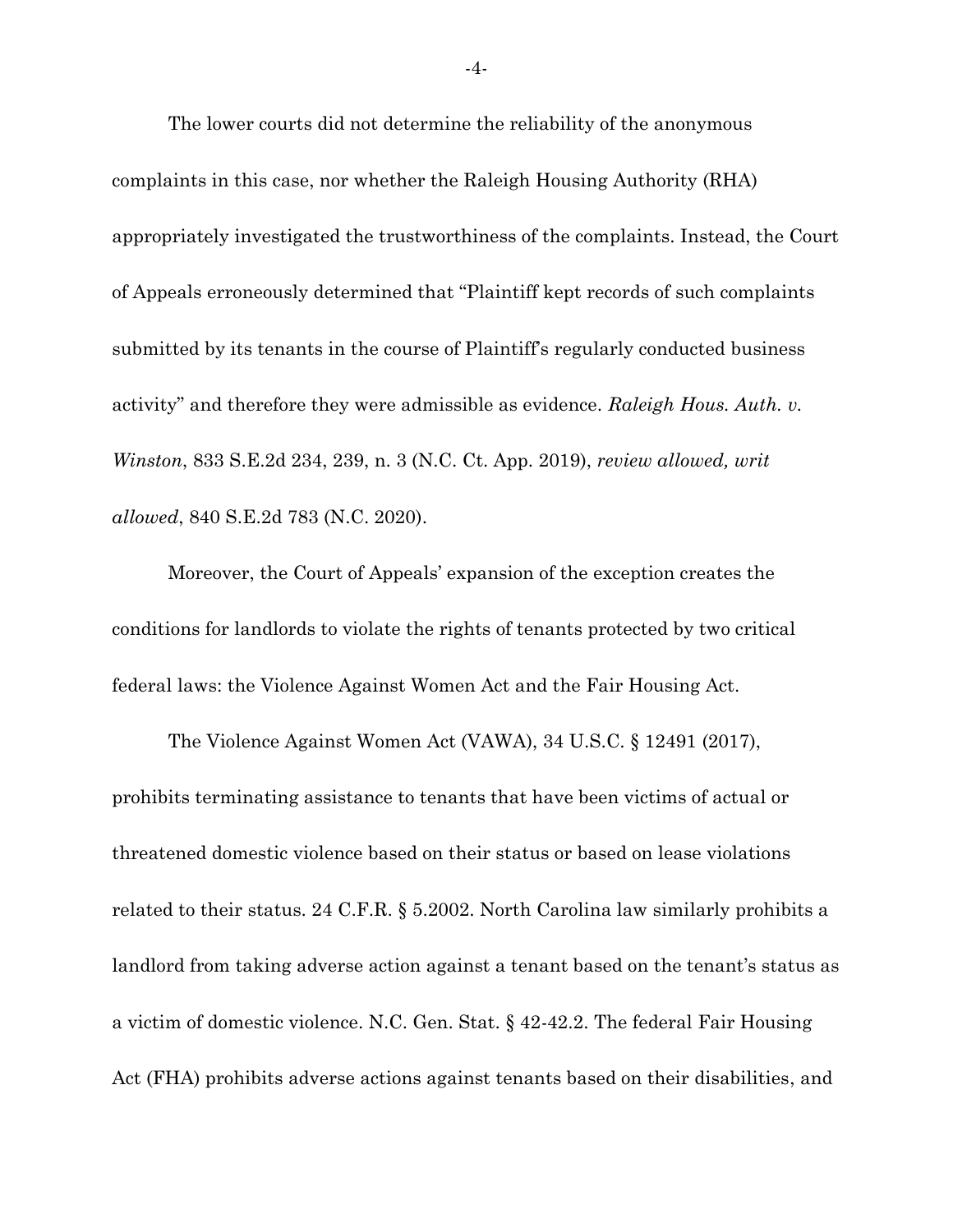also based on other protected categories such as race. 42 U.S.C. § 3604(f). North Carolina law also ensures that tenants with disabilities are protected from adverse decisions based on their disabilities. N.C. Gen. Stat. § 41A-4(a), (f).

Allowing anonymous, uninvestigated complaints to be raised to the status of established facts under the business records exception creates a system where tenants who bear animus, fear, or prejudice may circumvent the protections afforded other tenants through antidiscrimination laws. Tenant-on-tenant harassment based on race, gender, disability, and other protected characteristics is all too common<sup>2</sup> and allowing such a backdoor method for some tenants to facilitate the eviction of other tenants for discriminatory reasons contravenes the purposes of antidiscrimination laws. Decreasing due process protections (including the right to confront witnesses) facilitates the "evils of discriminatory and arbitrary eviction procedures prevalent in federal subsidized housing." *Maxton Hous. Auth. v. McLean,* 313 N.C. 277, 280–81 (1985).

Tenants with disabilities are protected precisely because of the unfounded fear, animus, and discrimination they have historically faced. *See People Helpers, Inc. v.* 

<sup>2</sup> Robert G. Schwemm, *Neighbor-on-Neighbor Harassment: Does the Fair Housing Act Make a Federal Case Out of It?*, 61 CASE W. RES. L. REV. 865 (2011).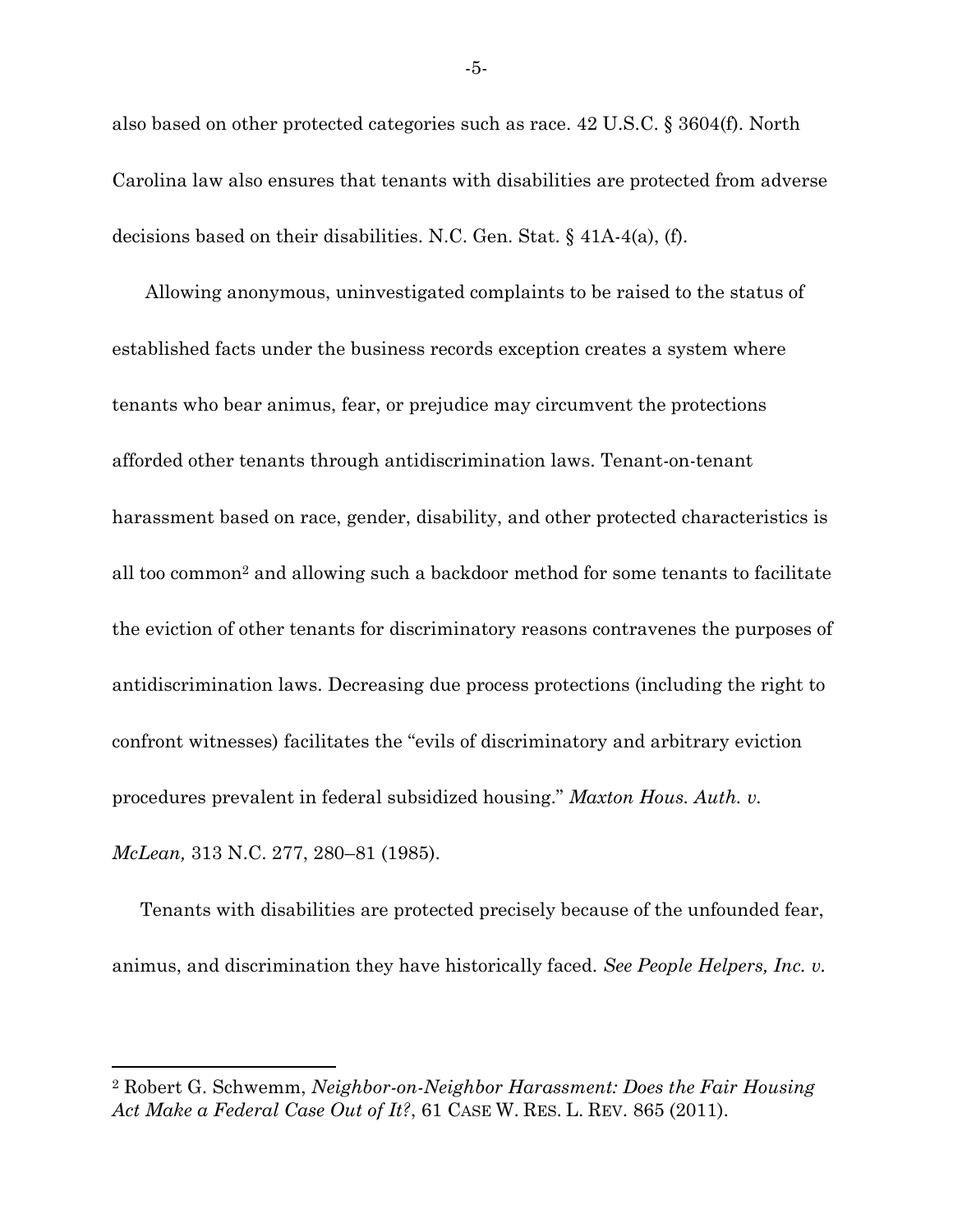*City of Richmond*, 789 F. Supp. 725, 731 (E.D. Va. 1992) (noting that the purpose of FHA was to ensure that people who have historically been subject to discrimination in housing would have an equal opportunity to housing). Despite progress in some areas of civic life, tenants with disabilities "still suffer from stigmatization and discrimination" and "are viewed as unwelcome intruders in most communities…."<sup>3</sup>

Similarly, domestic violence survivors frequently experience housing discrimination and are entitled to legal protections in that sphere, including under VAWA and the FHA. *See* Rasheedah Phillips, *Addressing Barriers to Housing For Women Survivors of Domestic Violence & Sexual Assault*, 24 TEMP. POL. & CIV. RTS. L. REV. 323, 323–24 (2015).

Permitting unsigned complaints, that may or may not be motivated by prejudice or animosity, to be the factual basis for an eviction, completely undercuts the purpose of these federal protections. It would permit pretext couched as "complaints" to mask racism, stereotyping, prejudice, and other improper motives. Such disregard for due process protections renders the anti-discrimination policies of the FHA and VAWA almost meaningless.

-6-

<sup>3</sup> Meghan P. Carter, *How Evictions from Subsidized Housing Routinely Violate the Rights of Persons with Mental Illness*, 5 NW. J. L. & SOC. POL'Y 118 (2010).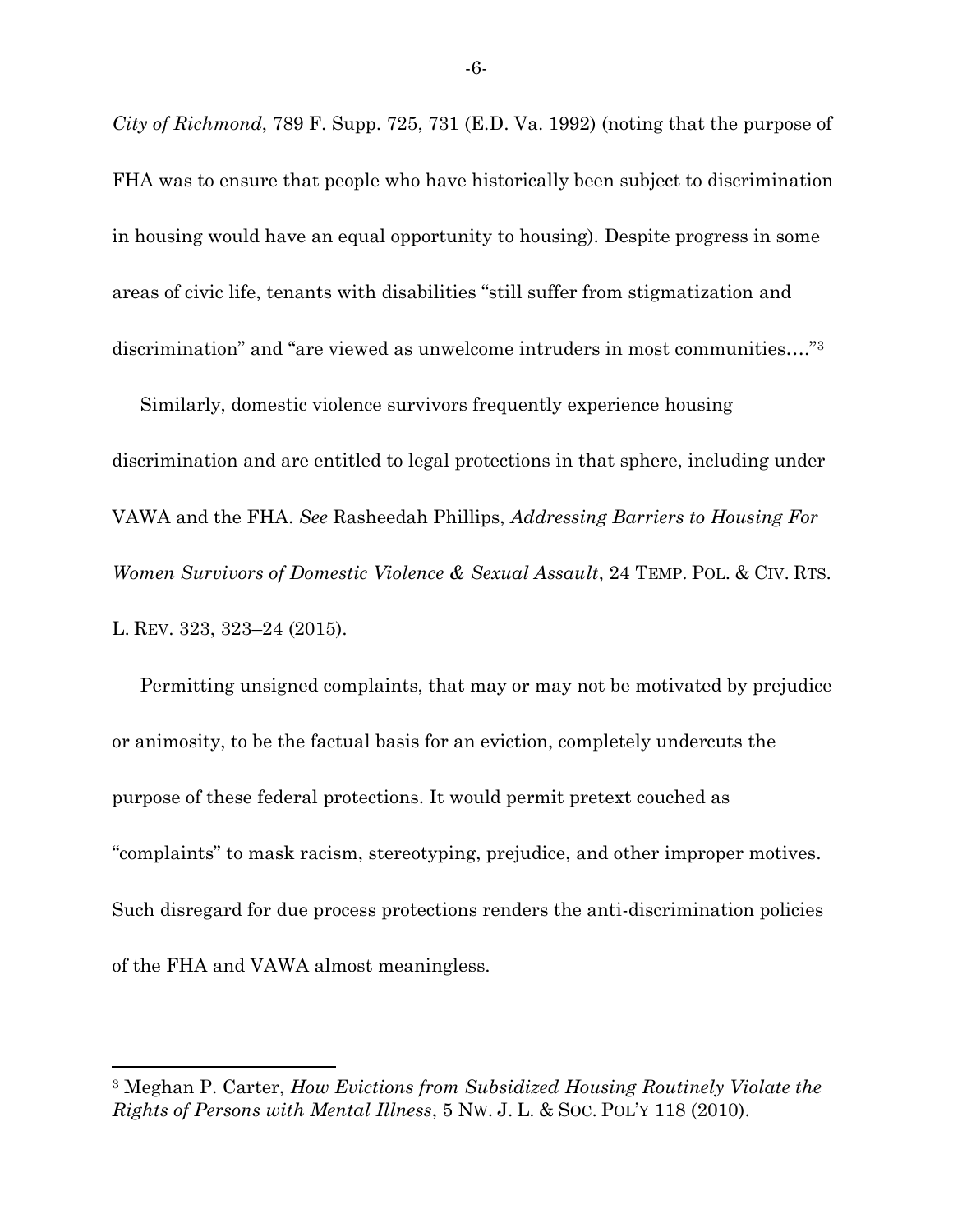#### <span id="page-13-0"></span>**II. RHA's Failure to Comply with VAWA is Fatal to the Eviction Action**

Under VAWA, a "tenant of housing assisted under a covered housing program may not be … evicted from the housing on the basis that the applicant or tenant is or has been a victim of domestic violence …." 34 U.S.C. § 12491(b)(1)*; see also* 24 C.F.R. § 5.2005(b). VAWA enacted specific notice provisions to ensure that people experiencing domestic violence would be aware of the protections VAWA grants them. Housing providers that receive federal funding (such as RHA) must provide their tenants with a "Notice of Occupancy Rights under the Violence Against Women Act," that outlines these protections and a certification form to report domestic violence. 24 C.F.R. § 5.2005(a) (2016). This notice must accompany any notice of termination, regardless of the grounds of termination. *See DHI Cherry Glen Associates, L.P. v. Gutierrez*, 259 Cal. Rptr. 3d 410, 416 (Cal. App. Dep't Super. Ct. 2019) ("There is no language in the statute that would support a meaning that the VAWA notices only need to be served with notices of termination that are premised on domestic violence.").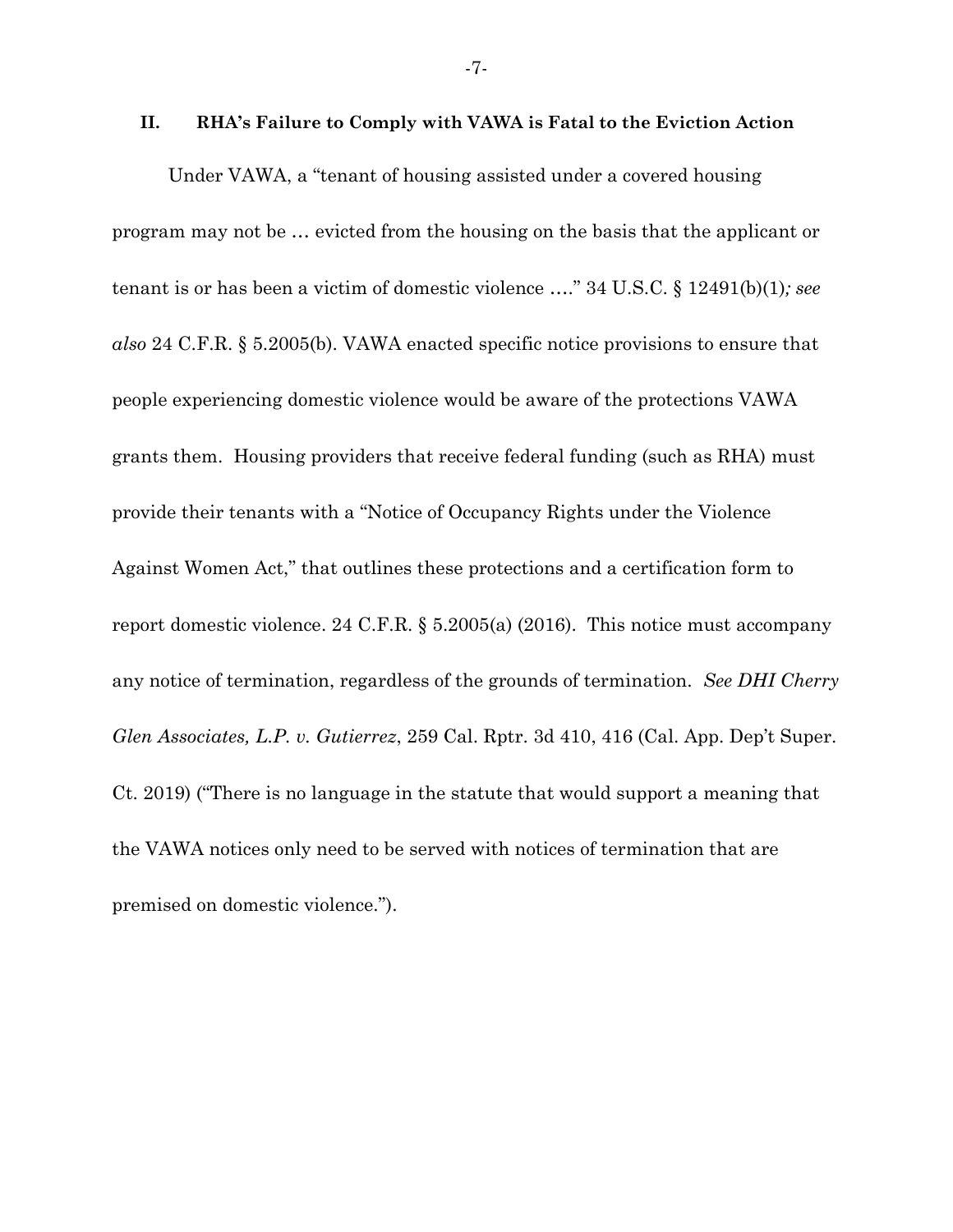RHA failed to give Ms. Winston this VAWA notice.<sup>4</sup> *See* Rule 9(d) Exhibit 8 (Doc Ex. 18). The notice given to Ms. Winston was thus legally inadequate because it did not comply with VAWA. Ms. Winston was entitled to notice of her right not to be evicted for even serious or repeated lease violations if those violations were related to incidents of domestic violence. *See* 34 U.S.C. § 12491(b)(2)(A); 24 C.F.R. § 5.2005; Consent Decree at 2 . Thus, the Court of Appeals fundamentally erred by affirming the trial court's holding that Ms. Winston received the notice to which she was entitled under law. *See Raleigh Hous. Auth. v. Winston*, 833 S.E.2d at 238 (N.C. Ct. App. 2019).

Congress has clearly stated that incidents related to domestic violence should not be considered to create a pattern of lease violations. 34 U.S.C. § 12491(b)(2)(A). Not only did RHA fail to provide Ms. Winston with the required notice, but the ambiguity of the notice they did provide allowed the lower courts to improperly consider a "pattern" of noise disturbances related to domestic violence as a basis for lease termination. *Compare Raleigh Hous. Auth.*, 833 S.E.2d at 239 (presuming

<sup>4</sup> In fact, RHA has entered into a consent decree addressing its alleged systemic failure to provide such VAWA notices to its tenants. June 28, 2019 Consent Decree ("Consent Decree"), E.D.N.C. No 5:18-CV-429-LF, *McCullers v. Housing Auth. of the City of Raleigh*, *available at* https://www.fairhousingnc.org/wpcontent/uploads/2020/06/Federal-Consent-Decree-5-18-CV-429-LF.pdf (last visited June 30, 2020).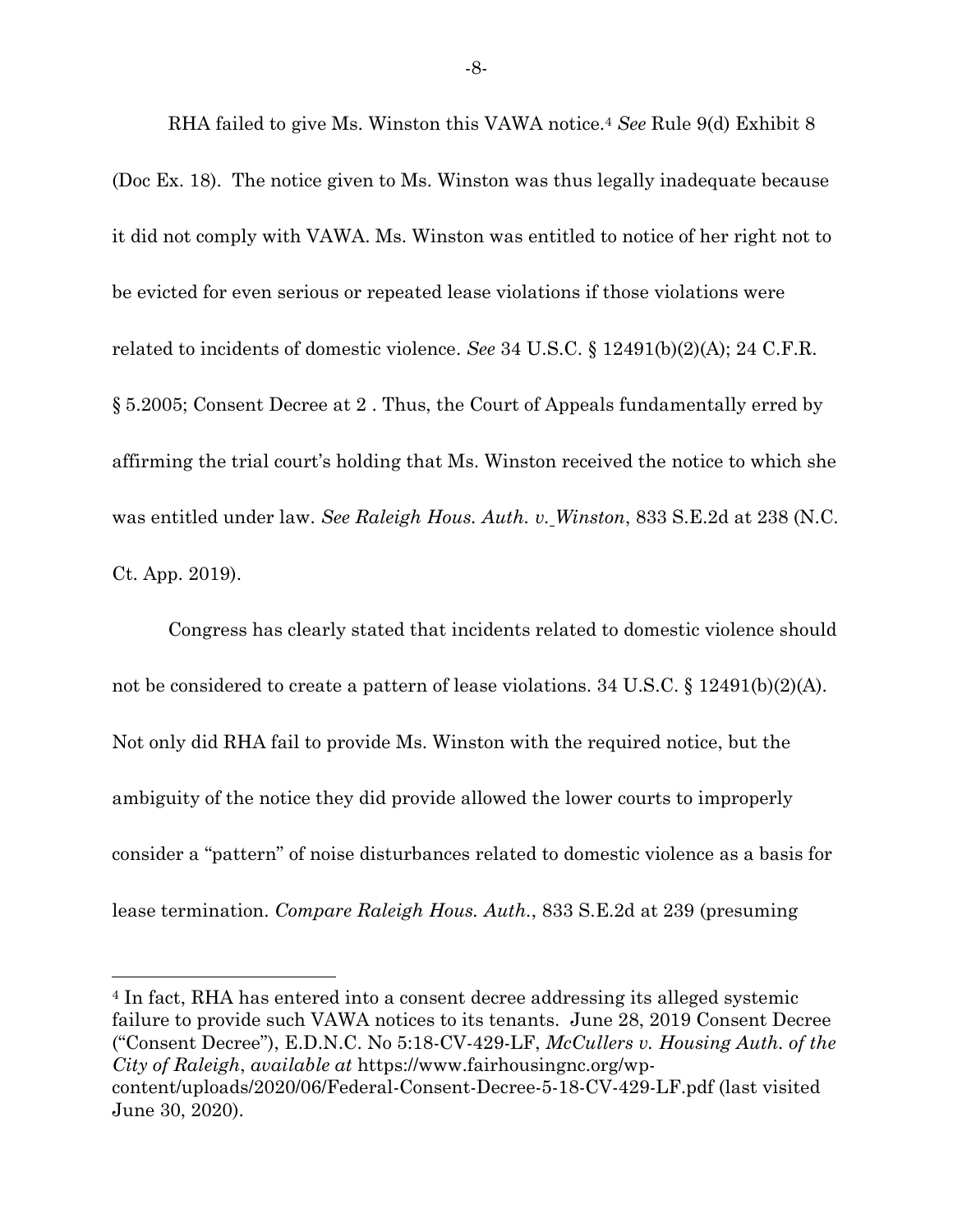previous incidents were not related to domestic violence) *with* U.S. Dep't of Housing and Urban Dev., Violence Against Women Reauthorization Act of 2013 Guidance, 7.2 (May 19, 2017) ("On the surface, adverse factors may appear unrelated to domestic violence .... However, the presence of an adverse factor may be due to an underlying experience of domestic violence.").

By itself, the allegations regarding the February incident<sup>5</sup> would not have constituted a "[s]erious or repeated violation of material terms of the lease," 24 C.F.R. § 966.4(l)(2)(i), and therefore would not have warranted Ms. Winston's lease termination and eviction.<sup>6</sup> But because the notice did not specify the incidents that formed the basis of the lease termination, the Court of Appeals improperly considered not only an incident from February 2018, but also incidents in fall and winter 2017 for which Ms. Winston had previously asserted a VAWA defense. *Raleigh Hous. Auth.*, 833 S.E.2d at 239. RHA's failure to provide the required notice thus violated Ms. Winston's due process rights and also denied her the opportunity to prepare an adequate VAWA defense.

<sup>5</sup> Additionally, it appears Ms. Winston may have also had a VAWA defense regarding the February incident. *See* (R p 8–9).

<sup>6</sup> HUD has defined disruptive behavior such as disturbing one's neighbors as a minor–rather than a serious–violation of the lease, so that a pattern of such disruptive behavior must have persisted before an eviction could be warranted. 24 C.F.R. § 247.3.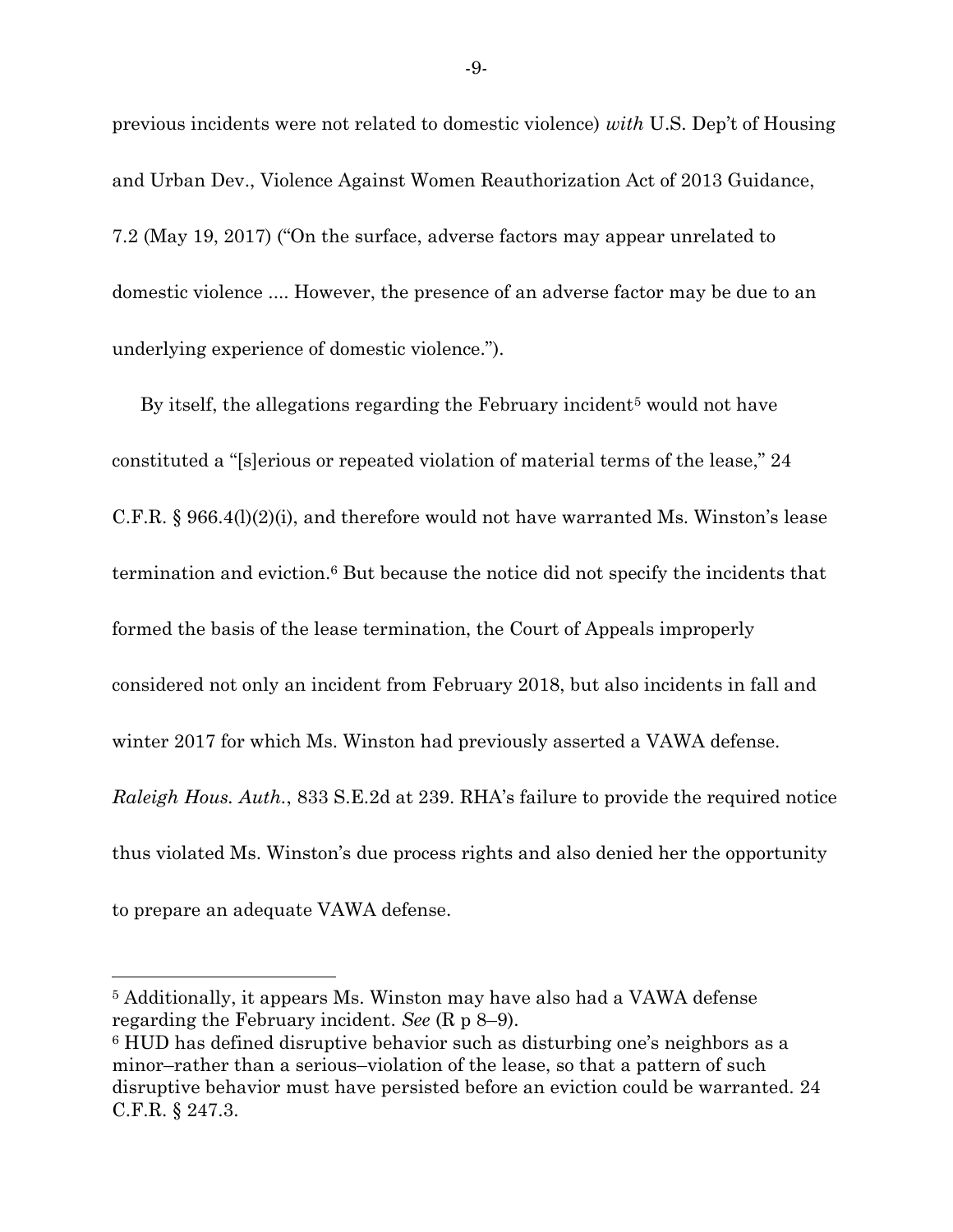## <span id="page-16-0"></span>**III. Failure to Provide Notice of the Specific Conduct or Incident at Issue Undermines Crucial Tenant Protections under the FHA**

Lack of notice as to the factual basis for a lease termination violates due process and prevents tenants from exercising their rights under the Fair Housing Act.

Due process requires an eviction notice to be specific enough to enable the tenant to prepare a defense. *Caulder v. Durham Hous. Auth*., 433 F.2d 998, 1003– 04 (4th Cir. 1970) (finding nature of children's alleged immoral conduct and dates of activities must be specified); *see also* U.S. Dep't of Housing and Urban Development, Public Housing Occupancy Guidebook, at 203 (June 2003) ("The PHA's notice of lease termination must inform the tenant of the specific grounds for lease termination (citing the specific lease provision violated *and the manner in which the tenant violated it*).") (emphasis added). Unless tenants are provided adequate notice as to the *actual* grounds for termination, landlords could evict public housing tenants by referring to general lease provisions that fail to advise tenants of the specific behavior or event for which they face eviction. The failure to provide notice of the specific conduct at issue is contrary to procedural due process protections. *See, e.g., Lincoln Terrace Assocs., Ltd. v. Kelly*, 635 S.E.2d 434 (2006); *Timber Ridge v. Caldwell,* 672 S.E.2d 735 (2009).

Citing to a general lease provision, as RHA did here, (*see* Rule 9(d) Exhibit 5 (Doc. Ex. 14)), is insufficient to provide meaningful notice.

The purpose of requiring that notice be given to the tenant before the hearing is to insure [sic] that the tenant is adequately informed of the nature of the evidence against him so that he can effectively rebut that evidence …. [If the landlord's decision to terminate the lease] can rest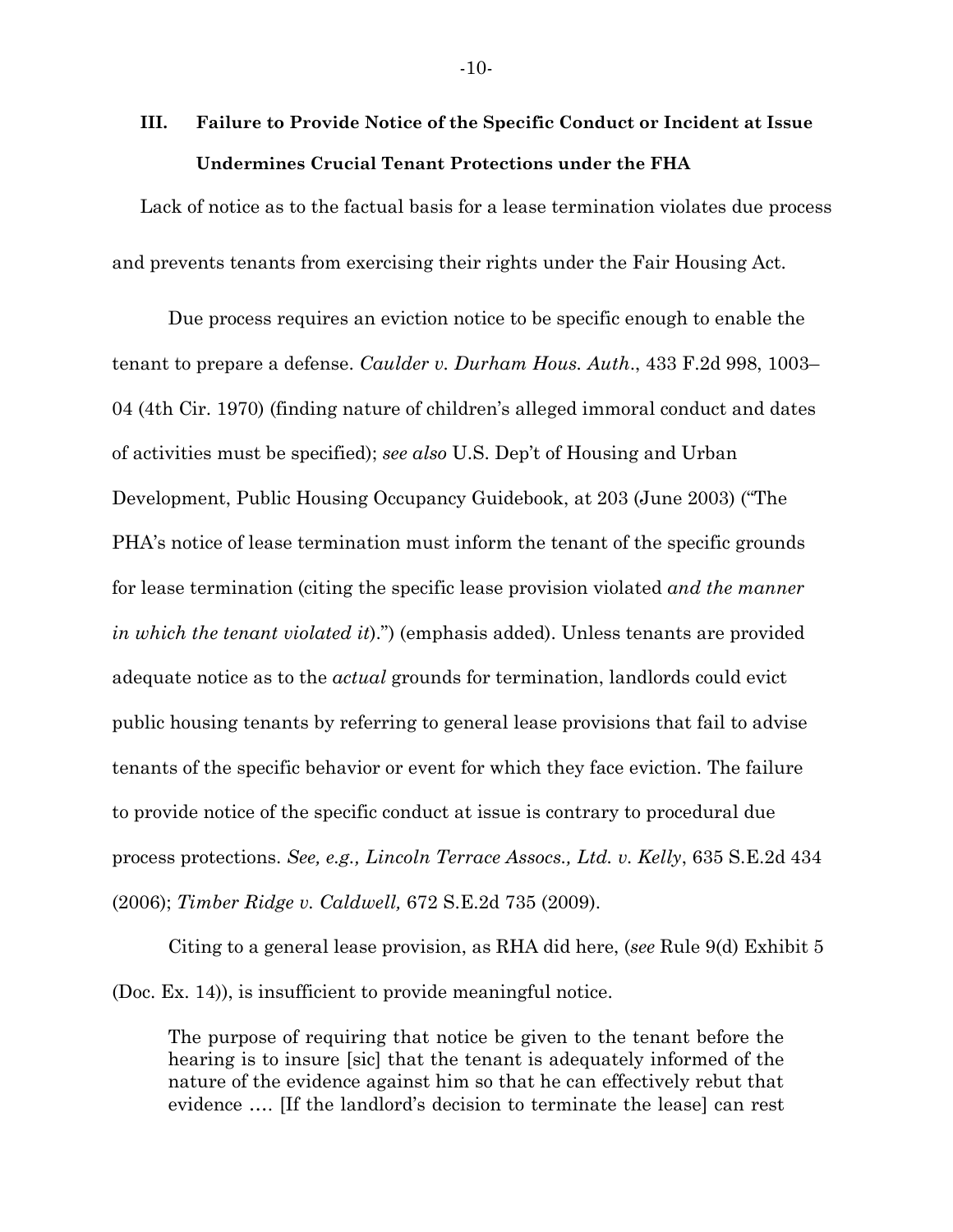on items … of which [the tenant] has no knowledge and hence has had no opportunity to challenge … then these items may not be relied on.

*Escalera v. New York City Hous. Auth.*, 425 F.2d 853, 862 (2d Cir. 1970); *see also Maxton Hous. Auth. v. McLean*, 313 N.C. 277, 280 (1985).

Because the notice at issue here did not provide the specific conduct of which Ms. Winston was accused as a basis for lease termination, Ms. Winston was denied an opportunity to prepare an adequate defense, including the opportunity to assert her rights under the FHA.

Tenants with disabilities are entitled to reasonable accommodations that make housing and services provided by PHAs accessible to them. 42 U.S.C. § 3604(f)(3)(B); N.C. Gen. Stat. § 41A-4(f)(2); *see also United States v. Calif. Mobile Home Park Mgmt. Co.*, 29 F.3d 1413, 1416 (9th Cir. 1994) ("As the language of § 3604(f)(3)(B) makes clear, the FHAA [the Fair Housing Amendments Act of 1988] imposes an affirmative duty upon landlords reasonably to accommodate the needs of handicapped persons."). Reasonable accommodations are changes, exceptions, or adjustments to rules, policies, practices, or services that may be necessary for a person with a disability to have an equal opportunity to use and enjoy their home. *Id.*; *see also* 42 U.S.C. § 3604(f)(3)(B). Because rules or policies may have a different effect on persons with disabilities than on nondisabled persons, reasonable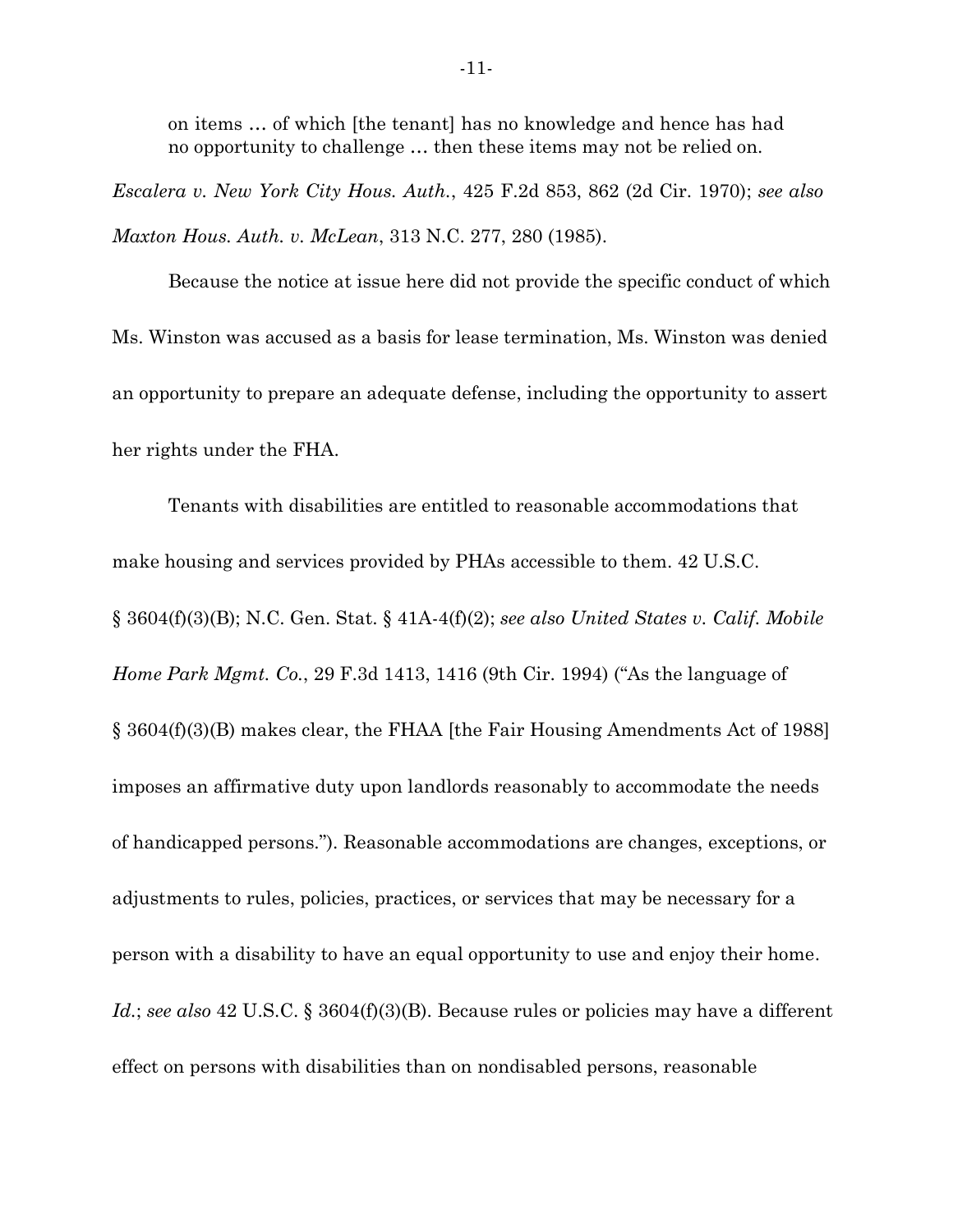accommodations may be necessary to provide equal opportunity and enjoyment for tenants with disabilities.

Ambiguity of the termination notice content is particularly problematic for tenants with intellectual disabilities or mental illness, whose disabilities may impede their decision-making abilities or make it difficult to draw the connection between a general lease provision and the conduct of which they are accused. Because a tenant may request a reasonable accommodation at any point, *including during summary ejectment proceedings*, details about the conduct of which the tenant is accused are particularly important to ensure the notice is accessible. A tenant who is threatened with eviction based on behaviors related to her disability may raise a reasonable accommodation request as a defense to eviction. *See Radecki v. Joura*, 114 F.3d 115 (8th Cir. 1997).

As a person with disabilities,<sup>7</sup> Ms. Winston could be entitled to reasonable accommodations for any of the incident(s) that RHA later claimed gave rise to the notice of lease termination. The notice was insufficient to explain the specific basis of the eviction action against her, let alone afford Ms. Winston the opportunity to

<sup>7</sup> Def. Pet. For Writ of Supersedeas, *Raleigh Hous. Auth. v. Winston*, 2019 WL 5431292, at \*2 (N.C. Sup. Ct. 2019).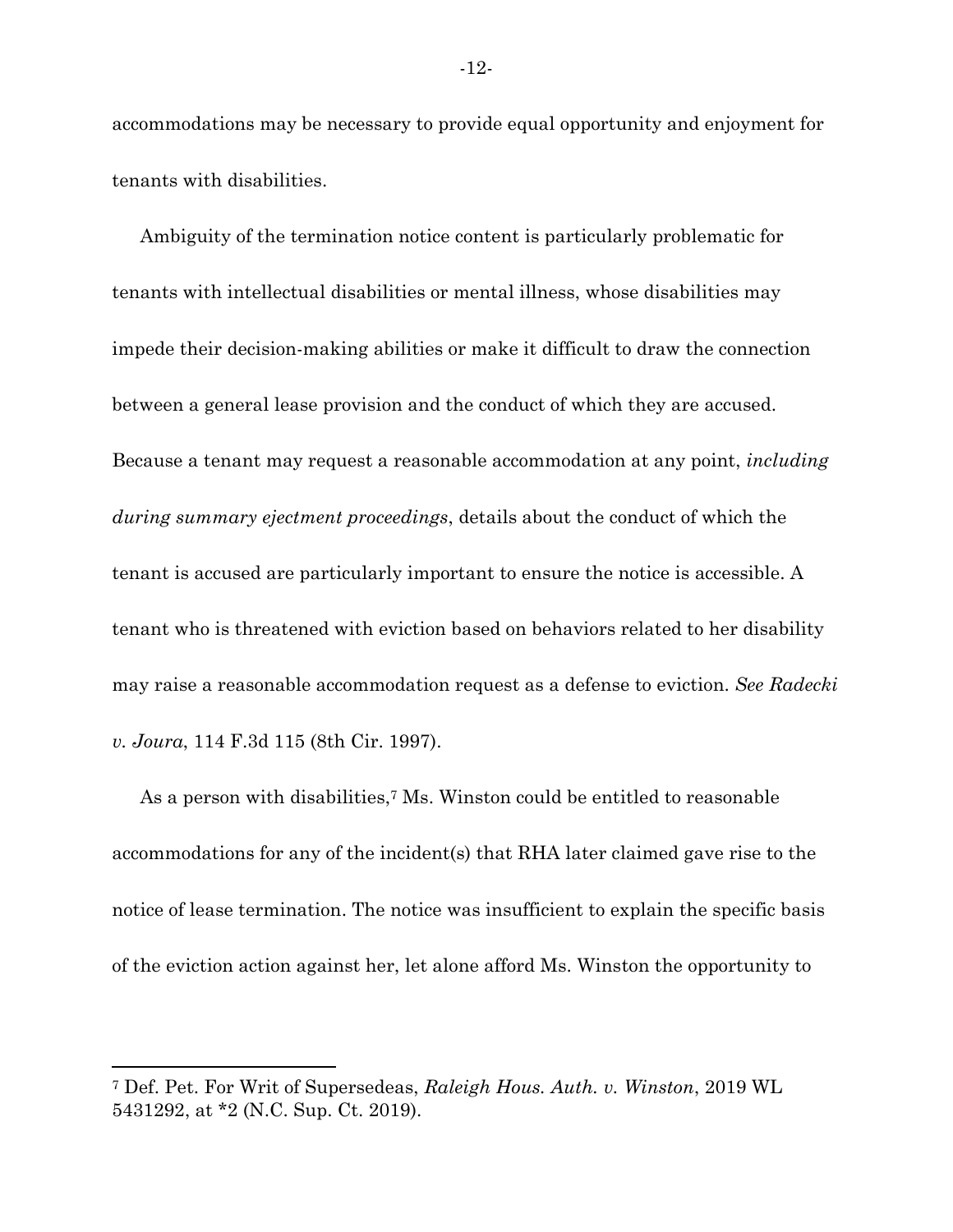raise a reasonable accommodation defense. If only citing to a general lease provision is deemed to be sufficient to provide tenants with meaningful notice, any tenants with (or without) disabilities would be left to guess at the conduct that gave rise to a notice of lease termination. Such an ambiguous notice deprives tenants with disabilities an equal opportunity to prepare a proper defense to an eviction under the Fair Housing Act.

# <span id="page-19-0"></span>**IV. The Unjust Impact of Evictions on Marginalized Populations in North Carolina**

North Carolina suffers from a housing shortage, affordability issues, and high rates of homelessness. Our eviction rate is over twice the national average<sup>8</sup> and we have a 200,000 unit shortage for extremely low-income families.<sup>9</sup> Eight North Carolina cities (Greensboro, Winston-Salem, Fayetteville, Charlotte, High Point, Durham, Wilmington, and Raleigh) rank among the 100 American cities with the highest eviction rates.<sup>10</sup> Five of those eight cities rank in the top 25 cities on that list, and those numbers are only increasing. From 2018 to 2019, the number of

<sup>8</sup> The Eviction Lab at Princeton University, *Understanding Eviction in North Carolina* (Feb. 2019),

https://evictionlab.org/map/#/2016?geography=states&type=er&locations=37,- 79.354,35.534 (last visited June 30, 2020).

<sup>9</sup> National Low Income Housing Coalition, *Housing Needs by State: North Carolina* (2019), *available at* https://nlihc.org/housing-needs-by-state/north-carolina (last visited June 29, 2020).

<sup>10</sup> *See* Eviction Rankings, Eviction Lab at Princeton University, https://evictionlab.org/rankings/#/evictions?r=United%20States&a=0&d=evictionRa th&lang=en (last visited June 29, 2020).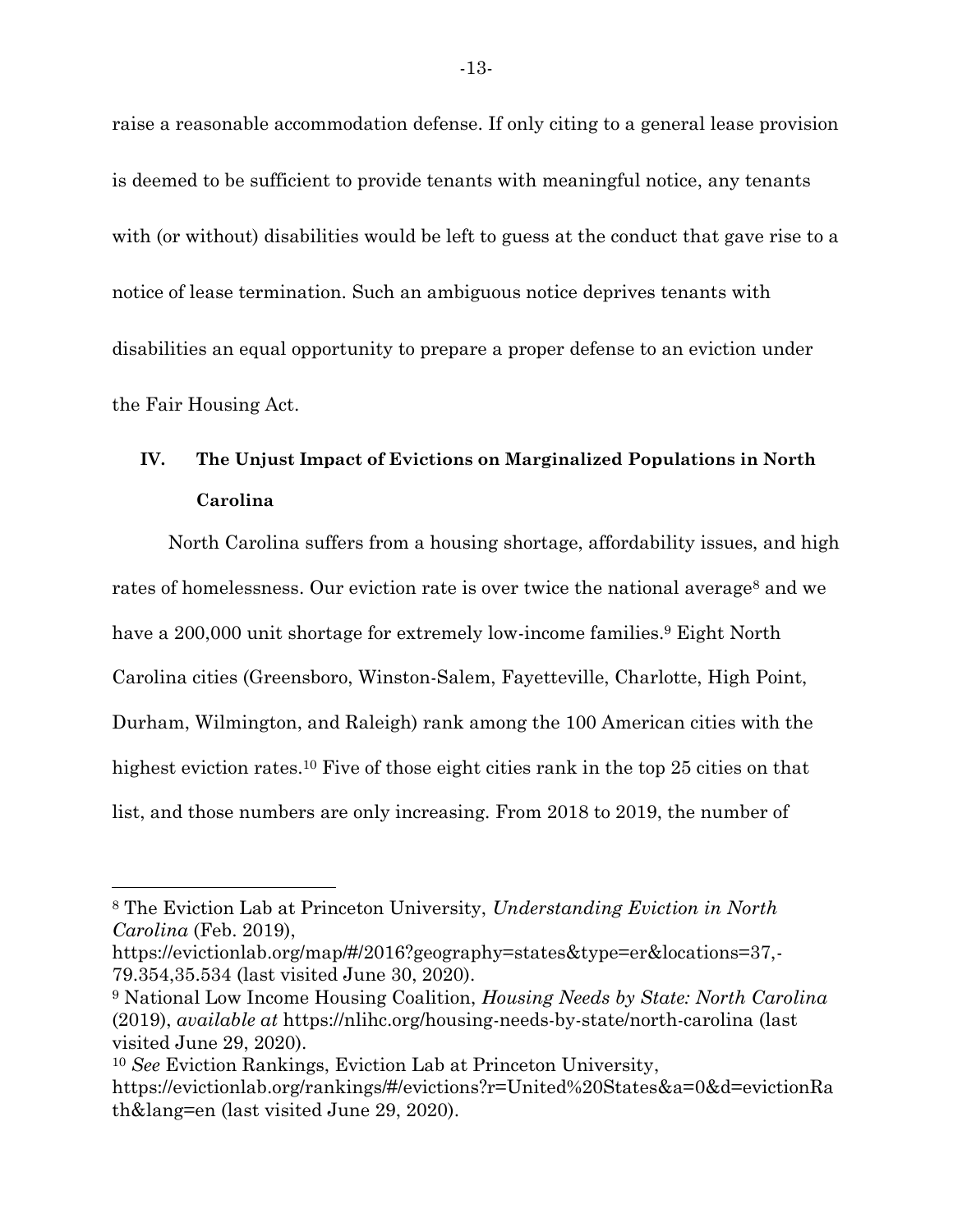summary ejectment actions filed statewide jumped from 165,943 to 172,510 (an increase of  $6,567$ ).<sup>11</sup>

Losing stable, affordable housing is particularly devastating for low-income families, due to lack of available units. Housing is considered affordable when a person pays no more than 30% of her annual income toward rent and utilities.<sup>12</sup> According to the HUD Office of Policy Development and Research, the fair market rent for a one-bedroom apartment in Wake County is \$949.00 per month.<sup>13</sup> Ms. Winston, like many individuals who rely on government benefits as their sole source of income, receives a monthly sum of \$760.00,<sup>14</sup> and thus cannot afford to pay for housing at the fair market rate. Tenants such as Ms. Winston therefore often must rely on housing programs – such as those offered by PHAs – to find affordable and accessible housing. PHAs primarily serve low income individuals, many of whom may be at risk of homelessness if they are unable to live in housing made affordable for them.

<sup>13</sup> *See* FY 2020 Fair Market Rent Documentation System, HUD USER, [https://www.huduser.gov/portal/datasets/fmr/fmrs/FY2019\\_code/2019summary.odn](https://www.huduser.gov/portal/datasets/fmr/fmrs/FY2019_code/2019summary.odn) (last visited Jun. 26, 2020).

<sup>11</sup> *See* Civil Issue Filings/Order Results for FY 2017-2018, FY 2018-2019, https://www.nccourts.gov/documents/publications/civil-issue-filingsorder-results (last visited June 29, 2020).

<sup>12</sup> 42 U.S.C. § 1437a(a)(1)(A) [Exhibit H, App. pp. 24-53]; *see also* HUD, Affordable Housing, HUD.GOV,

https://www.hud.gov/program\_offices/comm\_planning/affordablehousing/ (last visited Jun. 29, 2020) ("Families who pay more than 30 percent of their income for housing are considered cost burdened and may have difficulty affording necessities such as food, clothing, transportation and medical care.").

<sup>14</sup> Def.'s Aff. in Supp. of Pet. for Writ of Supersedeas and Mot. for Temporary Stay at 1, *Raleigh Hous. Auth. v. Winston*, No. 385PA19 (N.C. Sup. Ct. 2019).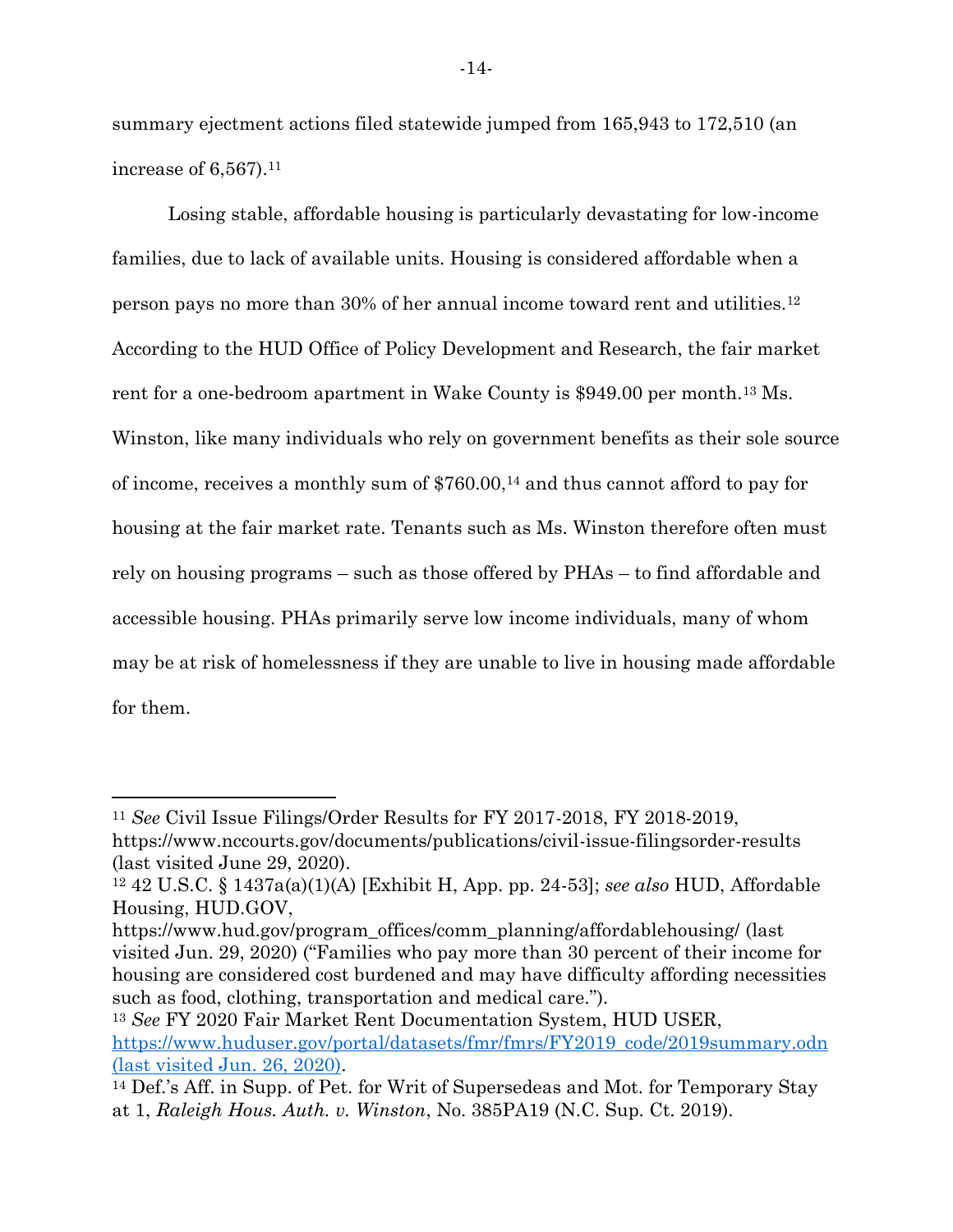Evictions, particularly for low-income individuals and families, are devastating. Those who are evicted have increased physical and mental health problems, children experience educational disruption, parents lose jobs, and families become homeless.<sup>15</sup> Because of the significant housing shortage in our state, an eviction can often become a sentence of homelessness for extremely lowincome families. *See* Bos. Bar Ass'n Task Force on the Civil Right to Counsel, *The Importance of Representation in Eviction Cases and Homelessness Prevention*, Appendix A 1-3 (Mar. 2012). "The damage done by eviction and homelessness is psychological and physical, as well as economic. Eviction imposes long-term costs on the individuals and families affected and also taxes the social service, child welfare, and criminal justice systems."<sup>16</sup>

For individuals who belong to historically disfavored populations, evictions can result in future struggles to maintain stable housing. People with disabilities are the most likely to experience housing discrimination in North Carolina.<sup>17</sup> Women, and particularly women of color, are more likely to face eviction

<sup>16</sup> Andrew Scherer, *Why People Who Face Losing Their Homes in Legal Proceedings Must Have a Right to Counsel*, 3 CARDOZO PUB. L. POL'Y & ETHICS J. 699, 702 (2006); *see also* Gerald S. Dickinson, *Towards A New Eviction Jurisprudence,* 23 GEO. J. ON POVERTY L. & POL'Y 1, 12–14 (2015).

<sup>15</sup> Matthew Desmond, Evicted: Poverty and Profit in the American City, pp 296–99 (2016).

<sup>17</sup> Legal Aid of North Carolina, Fair Housing Project, *The State of Fair Housing in North Carolina* (2019), *available at* https://www.fairhousingnc.org/wpcontent/uploads/2019/12/2019-State-of-Fair-Housing-in-North-Carolina-Final-12-18- 19.pdf (last visited June 30, 2020).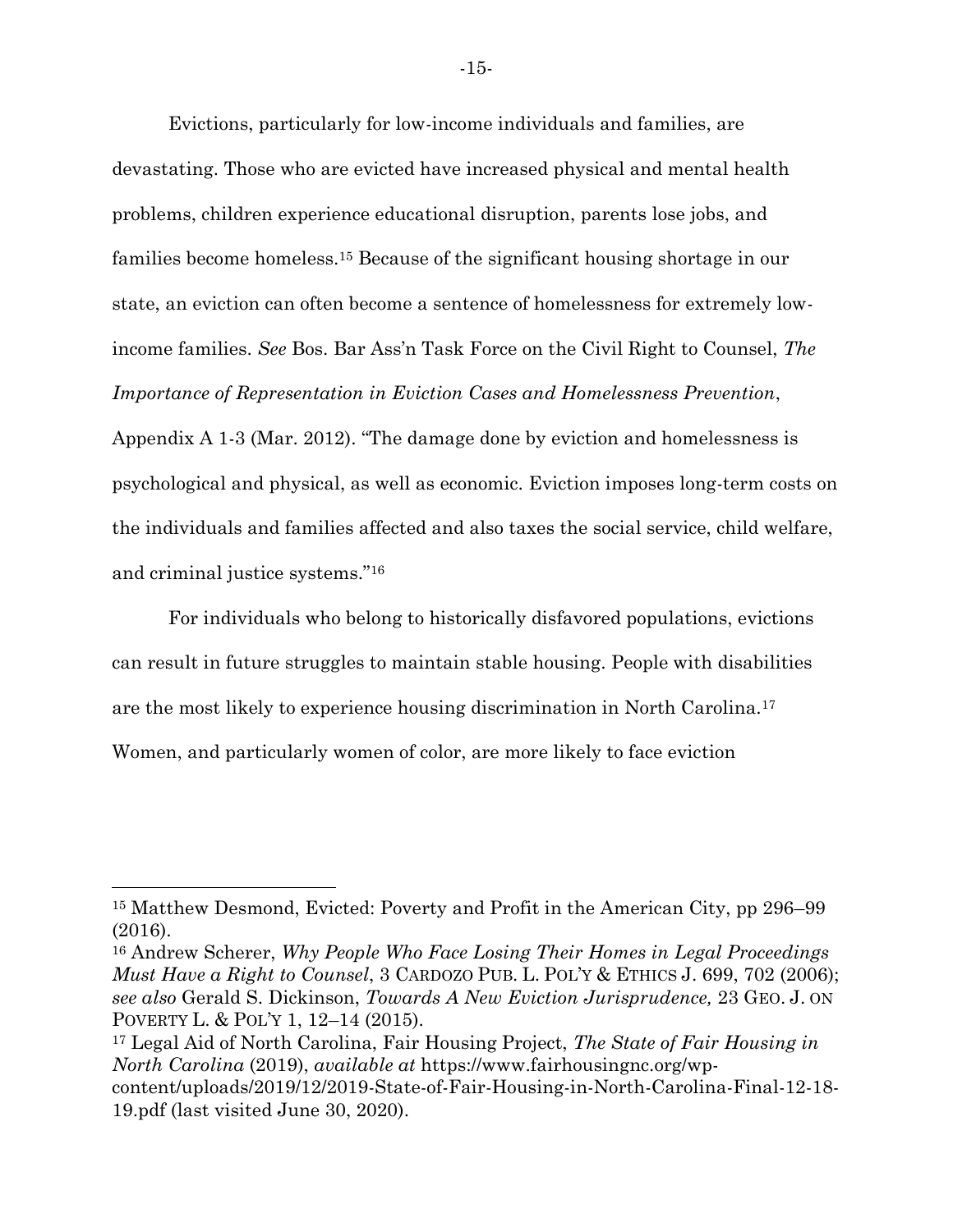proceedings than men.<sup>18</sup> Individuals with a history of domestic violence are "discriminated against, denied access to, and even evicted from public and subsidized housing because of their status as victims of domestic violence." 34 U.S.C. § 12471(1), (3); *Johnson v. Palumbo*, 60 N.Y.S.3d 472, 478 (N.Y. App. Div. 2017). 19

To safeguard against the devastating consequences of eviction, important procedural protections are afforded to individuals in subsidized housing who are at risk of eviction.<sup>20</sup> Congress enacted the Fair Housing Act to prevent housing discrimination and expanded VAWA protections to include public housing. PHAs have a heightened duty to follow procedural protections.<sup>21</sup> Diminishing the value of

<sup>18</sup> Matthew Desmond, *Eviction and the Reproduction of Urban Poverty*, 118 AM. J. SOC. 88, 91, 98 (2012); Chester Hartman & David Robinson, *Evictions: The Hidden Housing Problem*, 14 HOUSING POL'Y DEBATE 461, 467 (2003).

<sup>19</sup> *See also* Lauren Brasil, *Shut Out of Housing: Legal Protections for Domestic Violence Survivors*, Fair Housing Project, Legal Aid of NC (Dec. 3, 2019), *available at* https://www.fairhousingnc.org/newsletter/shut-out-of-housing-legal-protectionsfor-domestic-violence-survivors/ (last visited June 29, 2020).

<sup>20</sup> *Goldberg v. Kelly*, 397 U.S. 254 (1970); *Caulder v. Durham Hous. Auth.*, 433 F.2d 998, 1003 (4th Cir. 1970) ("The 'privilege' or the 'right' to occupy publicly subsidized low rent housing seems to us to be no less entitled to due process protection than entitlement to welfare benefits which were the subject of decision in *Goldberg* or other rights and privileges referred to in *Goldberg*.").

<sup>21</sup> *Joy v. Daniels*, 479 F.2d 1236, 1242 (4th Cir. 1973) (observing "the entitlement of plaintiff to continue occupancy of public housing … is, we think, of sufficient substance to fall within the protection from arbitrary governmental action afforded by the Due Process Clause") (internal citations omitted); *see also Thorpe v. Hous. Auth. Of Durham*, 393 U.S. 268, 281 (1969) (stating "one of the specific purposes of the federal housing acts is to provide 'a decent home and a suitable living environment for every American family' that lacks the financial means of providing such a home without governmental aid. A procedure requiring housing authorities to explain why they are evicting a tenant who is apparently among those people in need of such assistance certainly furthers this goal." (internal citation omitted)).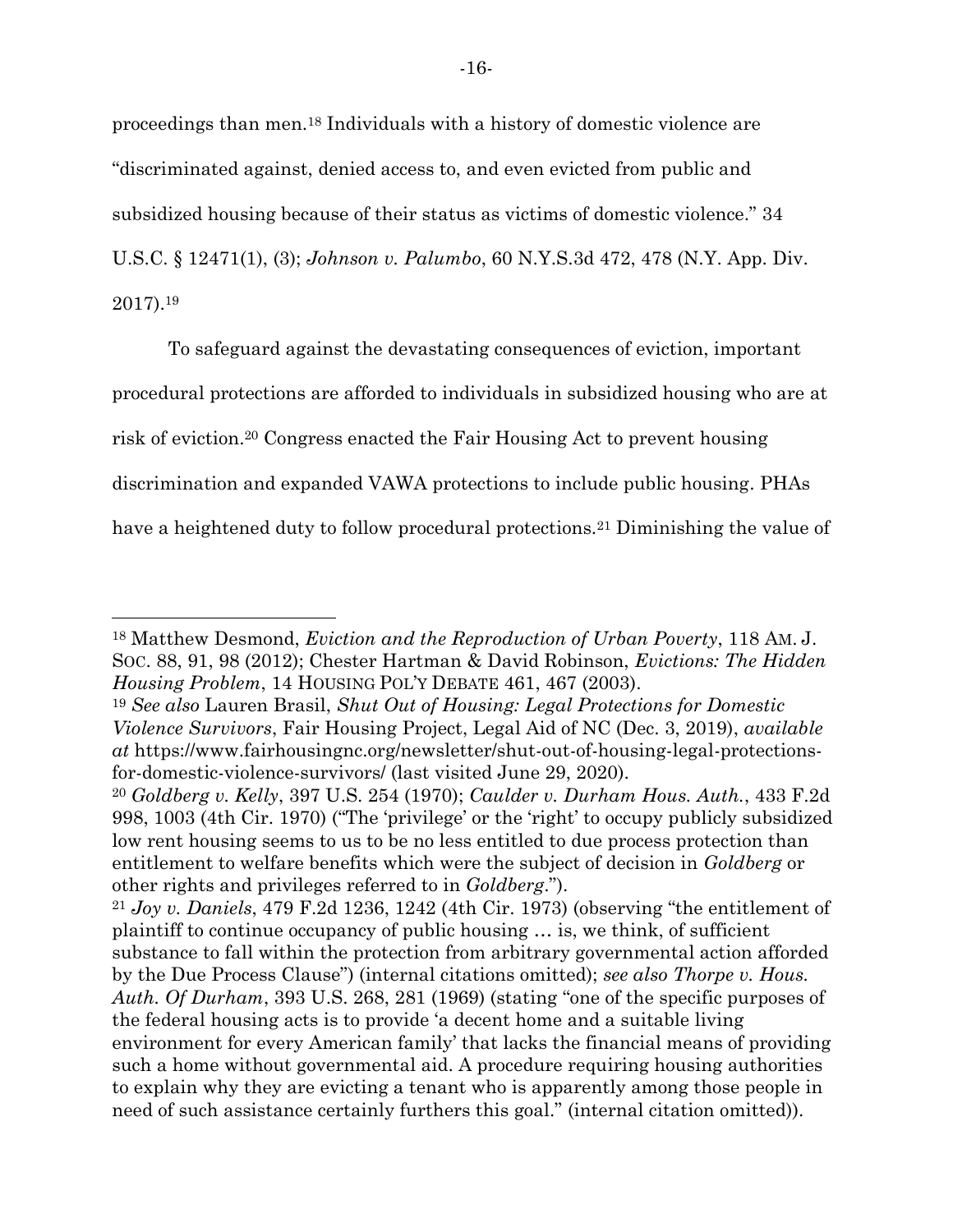any due process protections for tenants or creating loopholes for landlords around these vital protections only serves to make it easier to evict tenants, thereby increasing rates of homelessness. This case presents an important opportunity for the Court to uphold vital due process protections for thousands of North Carolina tenants.

#### **CONCLUSION**

<span id="page-23-0"></span>For the foregoing reasons, *amici* respectfully request that this Court reverse the Court of Appeals.

Respectfully submitted, this 1st day of July, 2020.

Electronically Submitted Jack Holtzman, NC Bar No. 13548 NORTH CAROLINA JUSTICE CENTER P.O. Box 28068 Raleigh, NC 27611 919-856-2570

N.C. R. App. P. 33(b) Certification: I, Jack Holtzman, certify that the attorneys listed below have authorized me to list and sign their names on this document as if they had personally signed it.

> Emily Turner, NC Bar No. 49578 emilyt@ncjustice.org NORTH CAROLINA JUSTICE CENTER P.O. Box 28068 Raleigh, NC 27611 919-856-2570

Elizabeth Myerholtz, NC Bar No. 54612 elizabeth.myerholtz@disabilityrightsnc.org Lisa Grafstein, NC Bar No. 22076 lisa.grafstein@disabilityrightsnc.org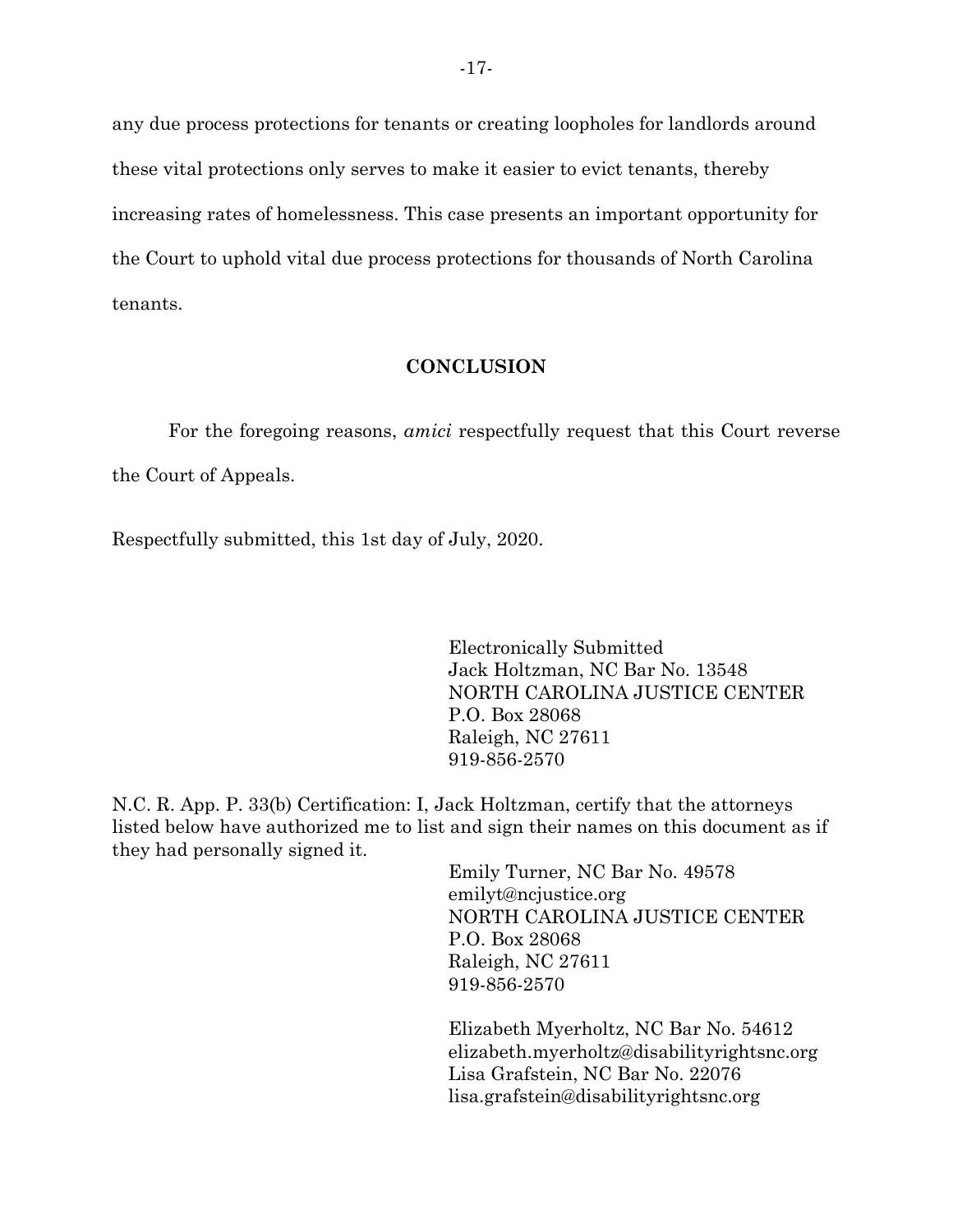Lisa Nesbitt, NC Bar No. 39942 lisa.nesbitt@disabilityrightsnc.org DISABILITY RIGHTS NORTH CAROLINA 3724 National Drive #100 Raleigh, NC 27612 919-856-2195

### **CERTIFICATE OF COMPLIANCE**

<span id="page-24-0"></span>N.C. R. App. P. Rule 28(j) Certification: I certify that the foregoing brief contains no more than the 3,750 words permitted by this rule.

Jack Holtzman, NC Bar No. 13548